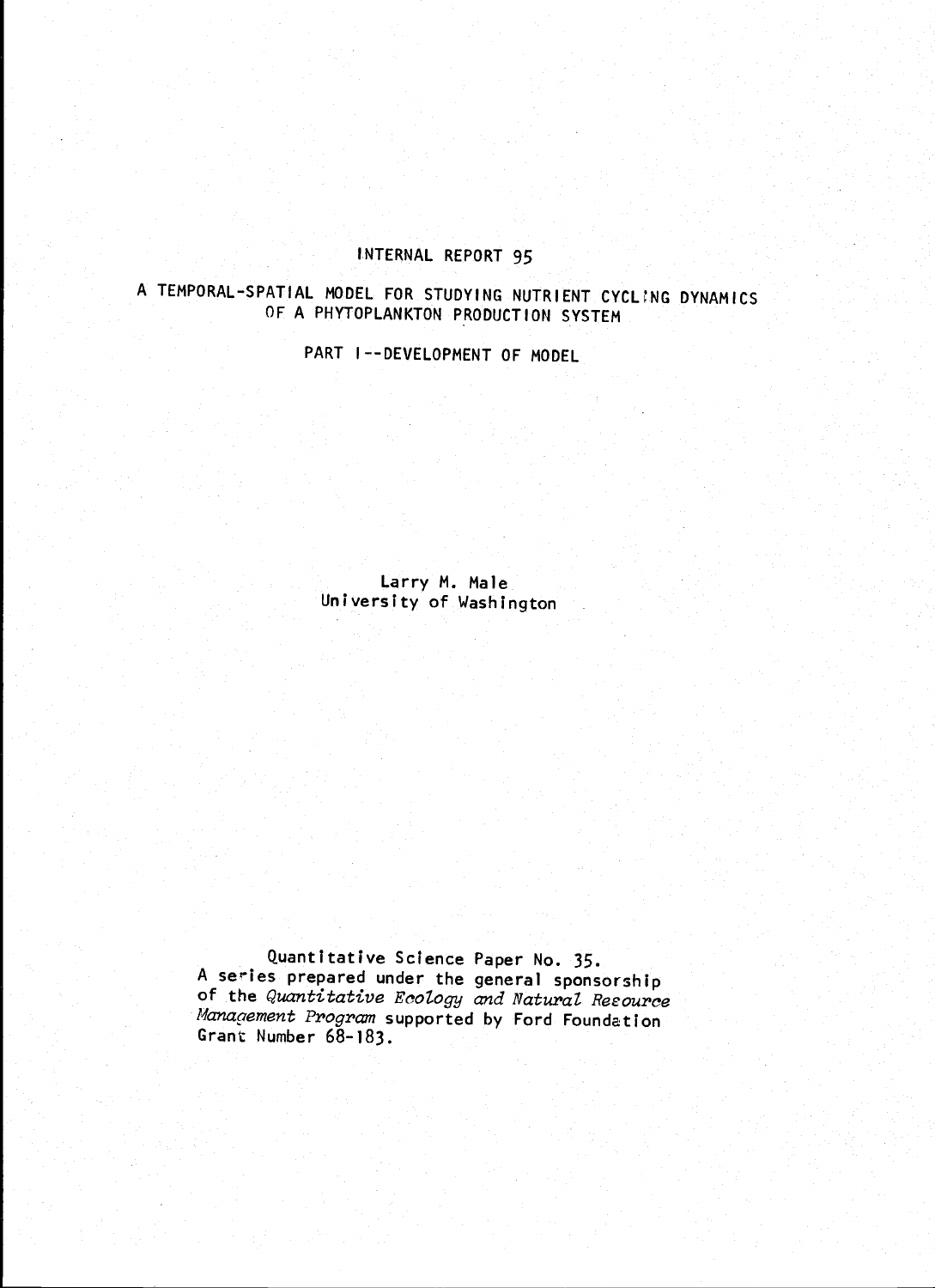## Table of Contents

|    |                                           | Page |
|----|-------------------------------------------|------|
|    | 1. Introduction                           |      |
|    | 2. Conceptualization of Ecological System | 4    |
|    | 3. Relevant Questions                     | 9.   |
|    | 4. Description of Model                   | וו   |
| 5. | Solution of Equations                     | 15   |
|    | 6. Process of Studying Model Behavior     | .19  |
|    | 7. Acknowledgments                        | 29   |
|    | 8. Literature Cited                       | 29   |

# List of Fiqures

|           |                                                                                                                                                   | Page |
|-----------|---------------------------------------------------------------------------------------------------------------------------------------------------|------|
| Figure 1. | Phytoplankton Concentration Profiles in<br>Milligrams Carbon per Cubic Meter                                                                      | 23   |
|           | Figure 2. Phosphorus concentration Profiles in Milli-<br>grams per Cubic Meter                                                                    | 24   |
| Figure 3. | Net Production Rate Profiles in Millicrams<br>Carbon per Cubic Meter per Day                                                                      | 25   |
| Figure 4. | Total Phytoplankton in Milligrams per Square<br>Meter                                                                                             | 26   |
|           | Figure 5. Solar Radiation in Kilocalories per Square<br>Meter per Day                                                                             | 27   |
|           | Figure 6. Proportional Reduction in Carbon Uptake<br>Rate at the Lake Surface Attributed to<br>Solar Radiation Intensity                          | 27   |
| Figure 7. | Michaelis-Menton Relation between Phosphorus<br>Concentration and Proportional Reduction in<br>Carbon Uptake Rate; $H = 3.0$ mg m <sup>-3</sup> . | 28   |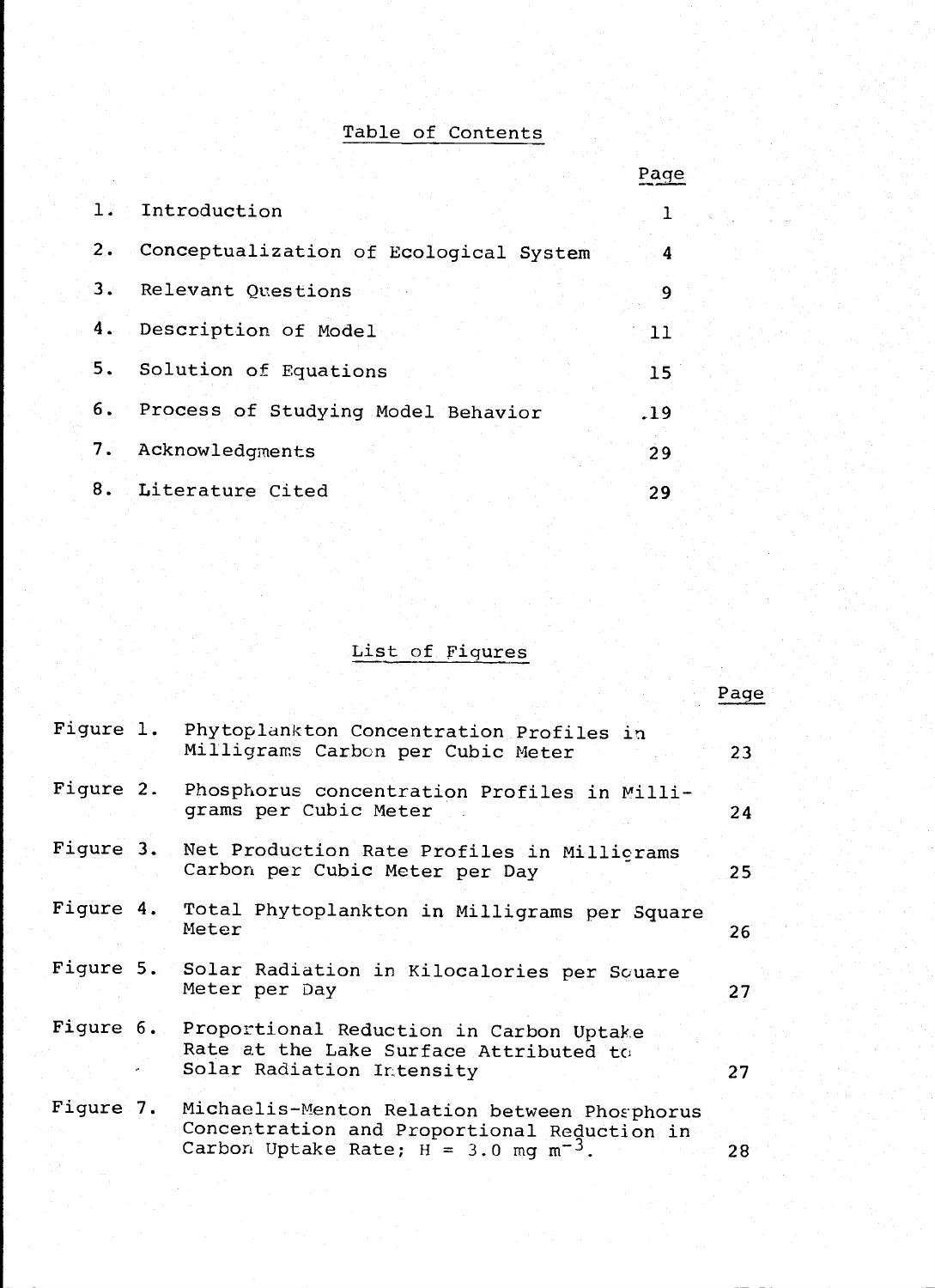#### 1. Introduction

Since the task of most scientific disciplines is to endeavor to understand the dynamic nature of systems by discovering and<br>defining functional relationships among their components, con-<br>trolled experiments are and will continue to be the predominant trolled experiments are and will continue to be the predominant<br>scientific tool used for studying the dynamics of physical and<br>biological processes. The scientifically most important aspect<br>of a controlled experiment, whic of a large number of components it is economically unfeasible or<br>technically impossible to study more than a limited proportion of the components in a controlled experiment, and of the components selected for study only a much smaller proportion can be effectively must rely more heavily upon techniques for monitoring the system<br>in its natural environment. Although the behavior of a large number of components may usually be measured simultaneously by using monitoring techniques, there do not exist analytic procedures which have the capability of using this information to unravel the array of functional relationships which effectively define the dynamics of the system. There do, however, exist useful analytic<br>tools for studying the behavior of complex systems. A system<br>model is an analytic tool for combining the results from controlled experiments with monitoring data, through the use of scientific hypotheses, to mathematically describe a simulated system which possesses dynamic properties similar to the actual system under consideration. Controlled experiments are performed to discover and define sub-models which describe the type of functional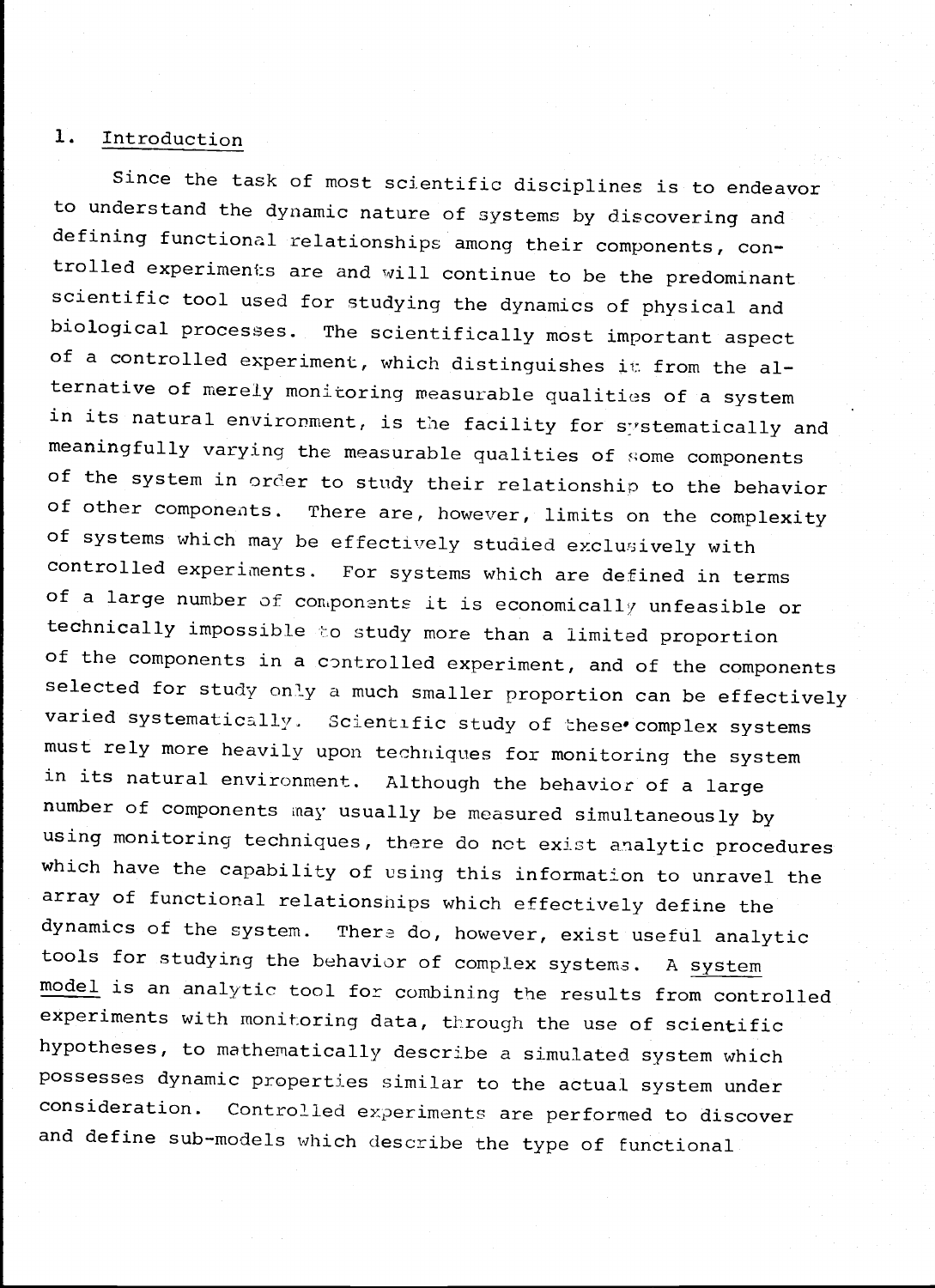relationships among small collections of components. These submodels are defined in terms of meaningful parameters whose magnitude may be assessed frcm monitoring data. If insufficient empirical evidence is available to satisfactorily define functional relationships between some components then scientific hypotheses based upon logical assumptions are substituted for experimental results. Collections of sub-models are analytically linked together, by employing scientific hypotheses, to form a system model. In its abstract mathematical form many dynamic properties of the simulated system may be determined through analytical analysis. Additionally, by employing high speed computers, meaningful experiments may be performed with the entire simulated system which would otherwise be<br>unfeasible. Thus intelligently constructed quater and learning Thus intelligently constructed system models may be employed as a scientific tool for studying complex systems in a systematic manner.

The first step in constructing a model is to define the constituents of the process being examined. For complex systems the definition of the constituent components will depend upon the adoption of a specific conceptualization of the system. A number of different conceptualizations have been used for defining ecological systems; among them are: a thermodynamic approach, a mass or energy transport approach, a mass or energy budget approach, and approaches for studying successional changes in species composition. The second step in building a model is to formulate a set of scientific questions concerning the dynamics of the system previously<br>conceptualized. Only those components of the system which it? Only those components of the system which will bear upon these questions will be included within an analytic description. The purpose of a system model is analogous to the ob-<br>jectives of a controlled experiment, a set of well defined questions or hypotheses are to be explored. There is no final step in the<br>model building process. As with all research endeavors, more<br>questions are raised than answered. A model thus evolves as our<br>depth of perception of the system

2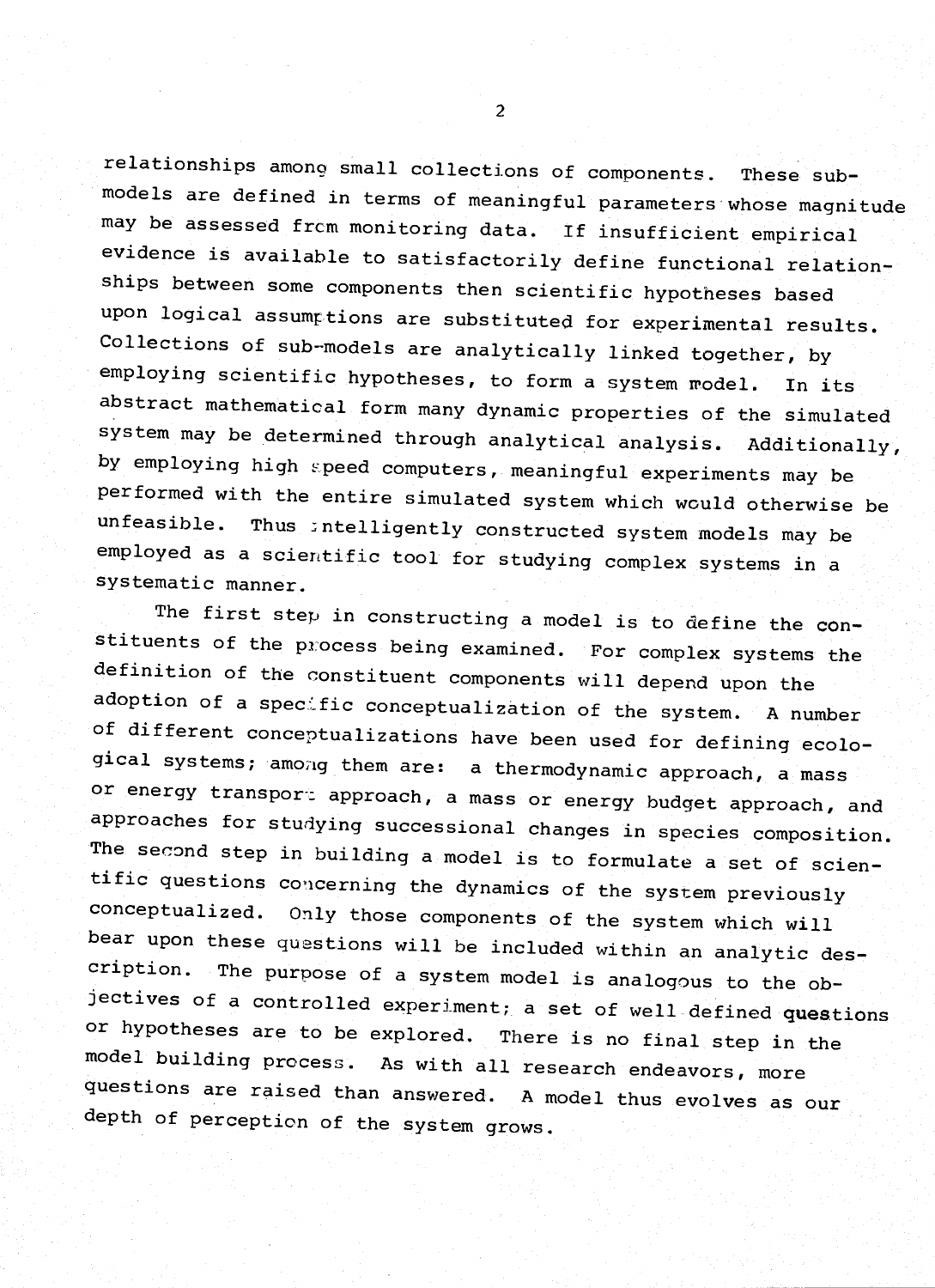The subsequent sections describe the development of a system model for studying the processes of phytoplankton production and nutrient cycling in a freshwater lake. The next section provides a conceptualization of the ecological system and defines the constituent components which will be necessary in order to address the list of questions formulated in the third section. In the fourth section, the physical and biological hypotheses, which define the relationships among the components, are stated precisely in terms of mathematical equations. These sets of equations comprise an analytical description of the simulated system. Since the resulting system of equations are too complicated to be solved analytically, the fifth section is devoted to outlining numerical procedures for obtaining solutions. The sixth section is devoted to a study of model behavior. This section describes how the model may be used to increase our understanding of the dynamics of the system and how it can be useful in guiding research effort.

 $\mathcal{S}$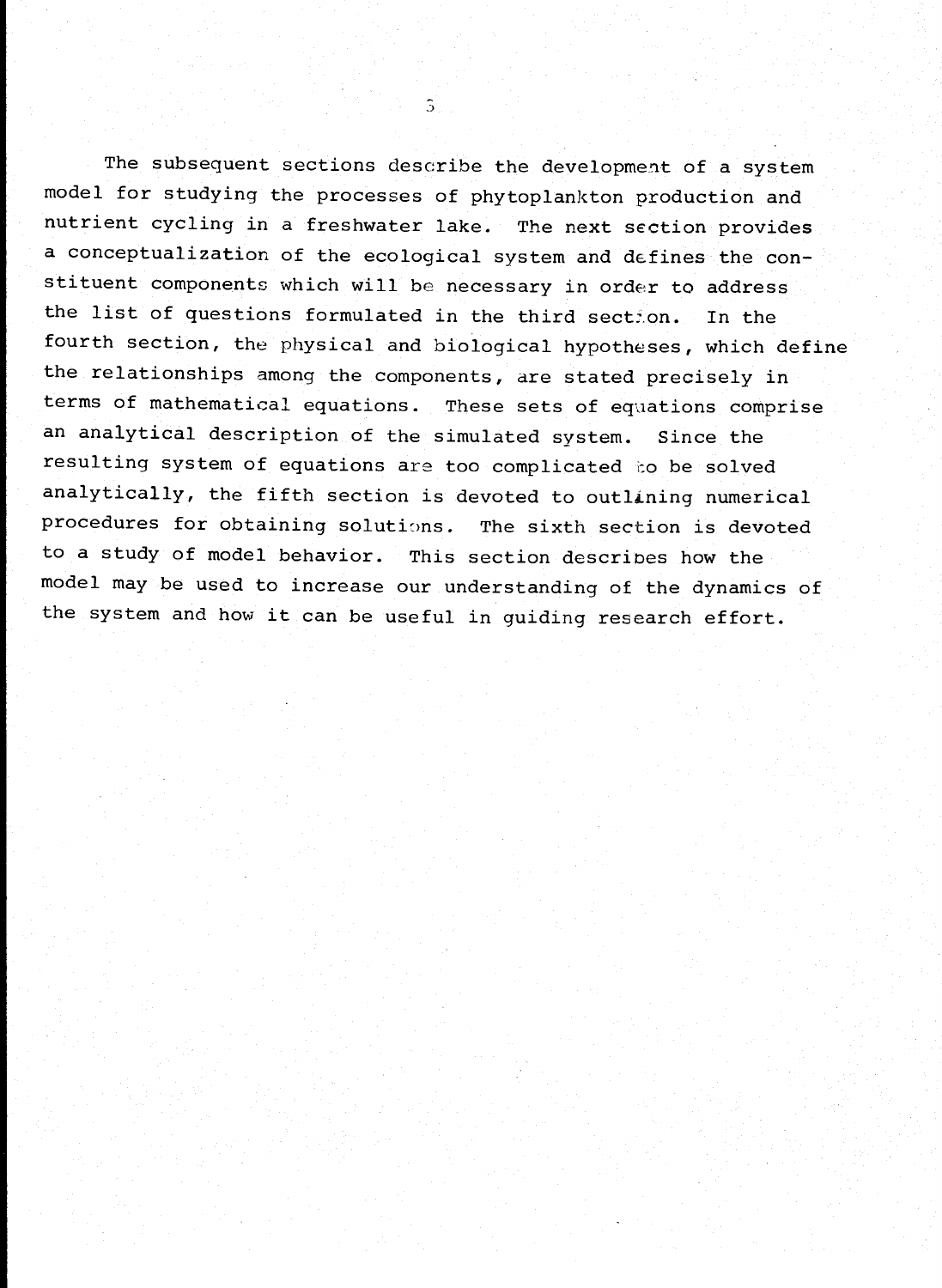# 2. Conceptualization of Ecological System

The role of sound conceptualization and meaningful questions in the modelling process is discussed in Eggers and Male (1972).<br>Included in this paper is a conceptualization of an aquatic ecosystem which could serve as the framework for a substantial system analysis. A more complete discussion of the essential elements which comprise a phytoplankton production-nutrient cycling system will be given hers.

The concentration of phytoplankton in freshwater lakes may<br>be viewed as a component of a system, but it is obvious to an ecologist that a large number of systems could be defined which admitted this variable as a component. If the objective of a scientific study is to understand the reasons for temporal fluctuations in photosynthetic production then only those factors which appreciably affect the concentration of phytoplankton or the rate of photosynthetic production need to be defined as components of the system. If instead, the objective of a study is to predict<br>temporal fluctuations in photosynthetic production then dynamical models of each of the components which affect phytoplankton production must also be constructed. It should be clear that this objective would cause the magnitude of a research investigation to snowball and because of its massive proportions it would necessarily draw attention away from the scientific pursuit of studying those phenomena which are little understood. Nevertheless, many interesting aspects of ecological systems can be studied only by integrating dynamic models for several components. The modelling tools developed here incorporate features from both of the foregoing approaches. Emphasis is placed on the study of dynamical trends the ecological system will follow when essential components of the system are varied systematically. This process will allow a scientific assessment of the role and relative importance which various components have in controlling the direction and rate of change of the system.

4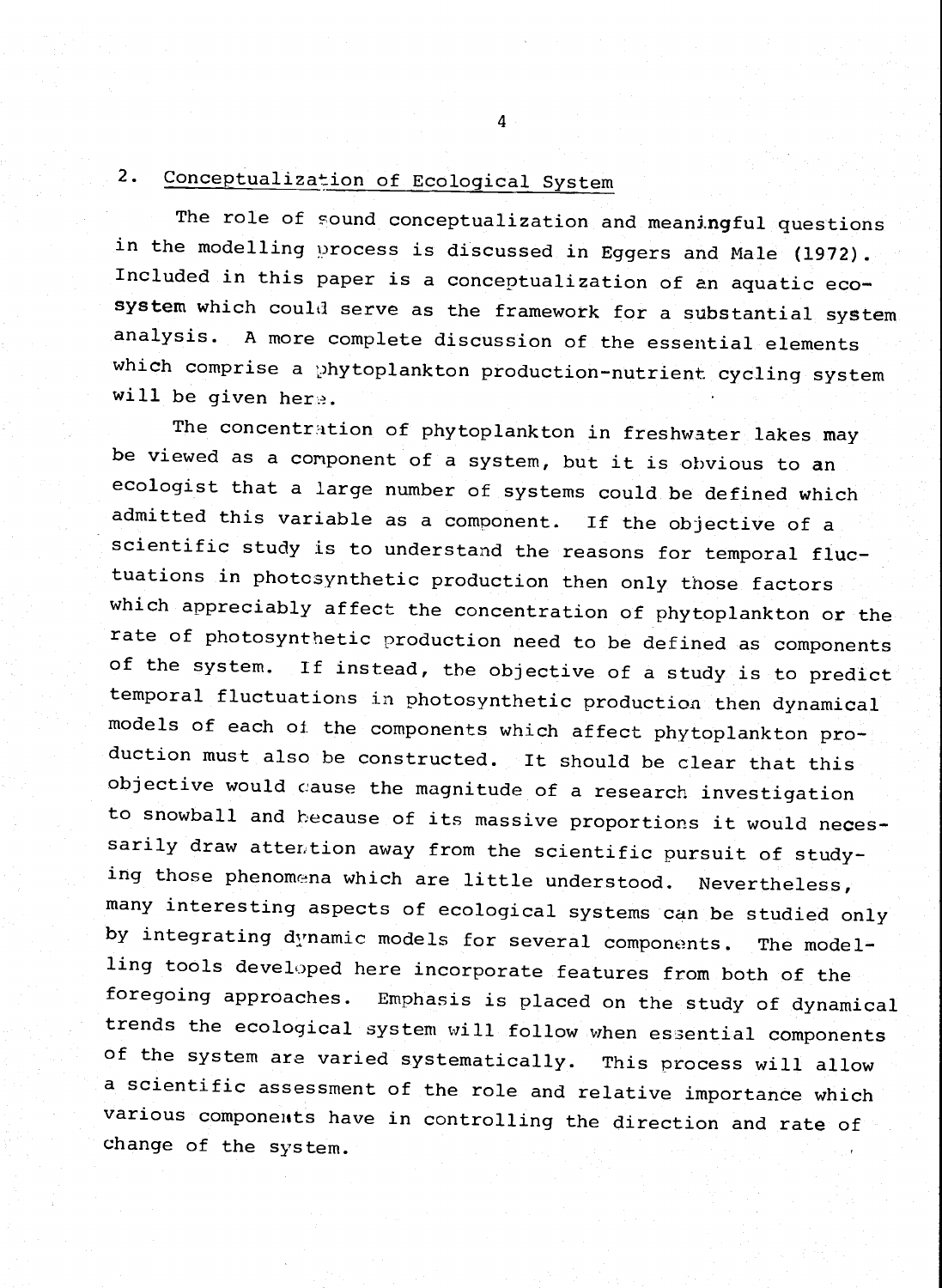Considered as a component of an ecological system the individual algal cells comprising a community of phytoplankton are envisaged as suspended particles which are at the mercy of prevailing currents. The cells exhibit certain buoyancy properties which will cause them either to sink toward the bottom of the lake or rise to the surface. Through the physiological processes of photosynthesis and reproduction a community of algae has the capability of utilizing resources available in its physical environment to increase its mass. The rate at which these growth processes may proceed is dependent upon the abundance of the necessary resources subject to certain limits on the physiological capability of the cells. The physiological process of respiration, the physical processes of sinking and mixing by water currents, and the biological process of grazing by zooplankton and bacterial decomposition may contribute to a reduction in the concentration. of phytoplankton at any point in the lake. Since physical factors such as intensity of solar radiation, temperature, rate of mixing, rate of sinking, and concentration of essential nutrients all exhibit prominent vertical variation within a lake, it is expected that the phytoplankton production dynamics would vary vertically as well. For these reasons the phytoplankton community will be characterized by its vertical concentration profile. The total rate of production for a typical column of water would thus be represented by the integral, from the surface to the bottom, of the vertical profile of production per unit volume. Since each of the aforementioned factors vary temporally as well as spatially our task will be to identify functional relationships which. describe the manner in which the vertical profiles for the physical factors determine the vertical profile for production rate of the phyto plankton. The solution of the resulting system of differential equations will be a useful tool for evaluating both the temporal and spatial dynamics of phytoplankton production.

 $\overline{5}$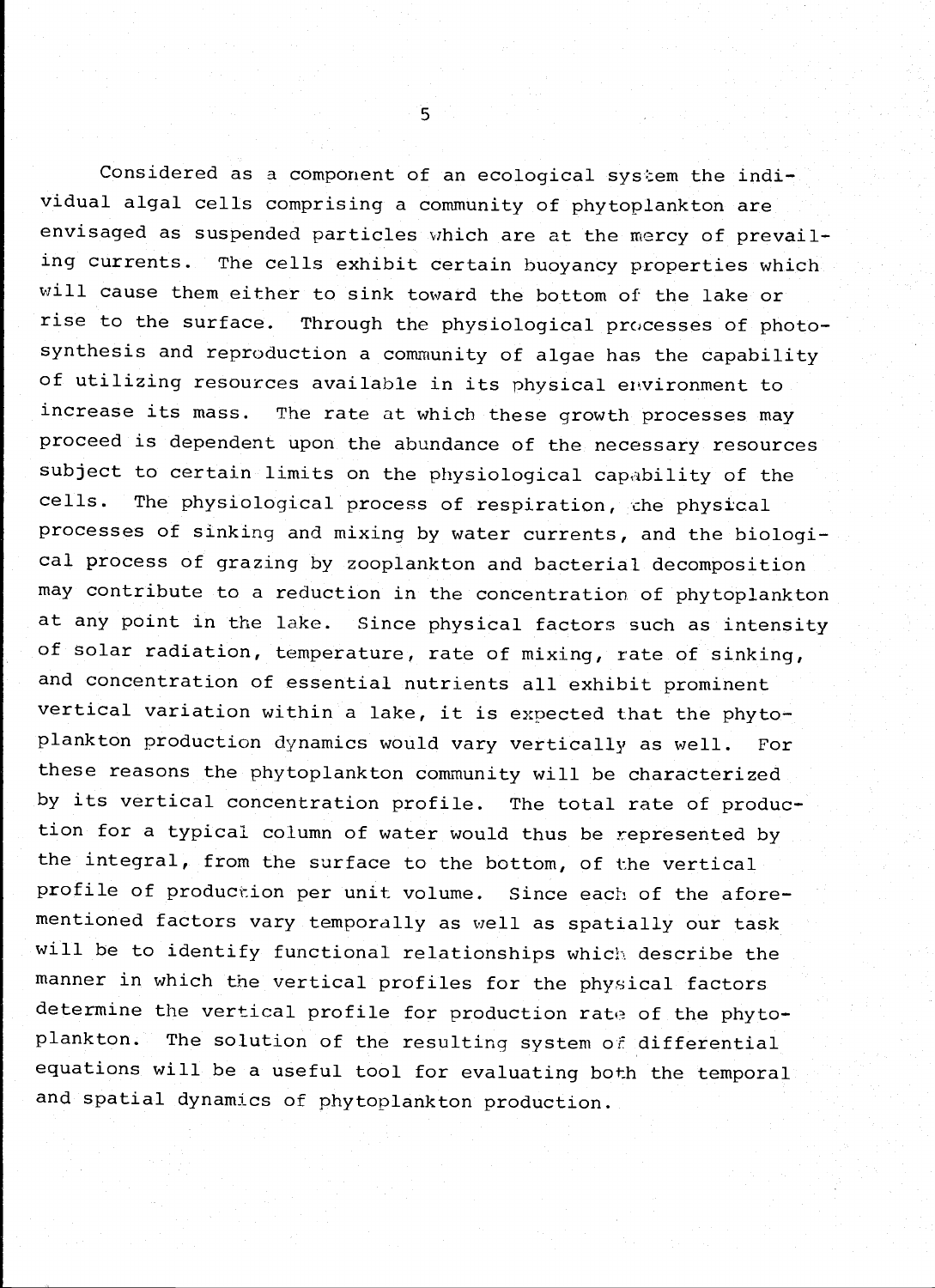The sinking rate of particles in a liquid is known to depend upon the specific gravity of the substance, its geometric shape, and upon the viscosity of the liquid. However, since various species of algae oossess some capability for regulating their specific gravity, since the diversity of shapes of algal cells is almost as great a3 the variety of species, and since the viscosity of water is a function of temperature, it would require rather sophisticated models to study the sinking rate of a community of phytoplankton. If interest is centered primarily upon production dynamics it would be foolish to pursue detailed models for sinking rate until it had been satisfactorily demonstrated that it was a controlling factor upon production. One method for acquiring this insight is to assume a constant average sinking rate for the community and then systematically vary the sinking rate in an experiment with the simulated system.

Eddy diffusivity currents are created any time the velocity of a liquid exceeds certain limits. Small packages of water are transported perpendicular to the direction of the current with a momentum which depends upon the velocity of the liquid. The minimal velocity for establishing eddy diffusivity currents in a lake is very small, therefore these eddy currents are always present. These packages of water carry with them their distinguishing characteristics which include heat content, dissolved solids, and suspended particles including phytoplankton. The ecological importance of eddy diffusivity currents is that they are a mechanism for mixing in the water column. Their effect on a vertical concentration profile is to tend to equalize concentrations in neighboring layers of water, i.e., to decrease the concentration gradient. Diffusion has the same effect upon concentration gradients but this process is thousands of times slower than eddy diffusivity mixing. The rate of effective mixing depends directly upon density gradients in the water column; if packages of dense water are transported up into a layer of less dense water they will tend to sink back to their former density

6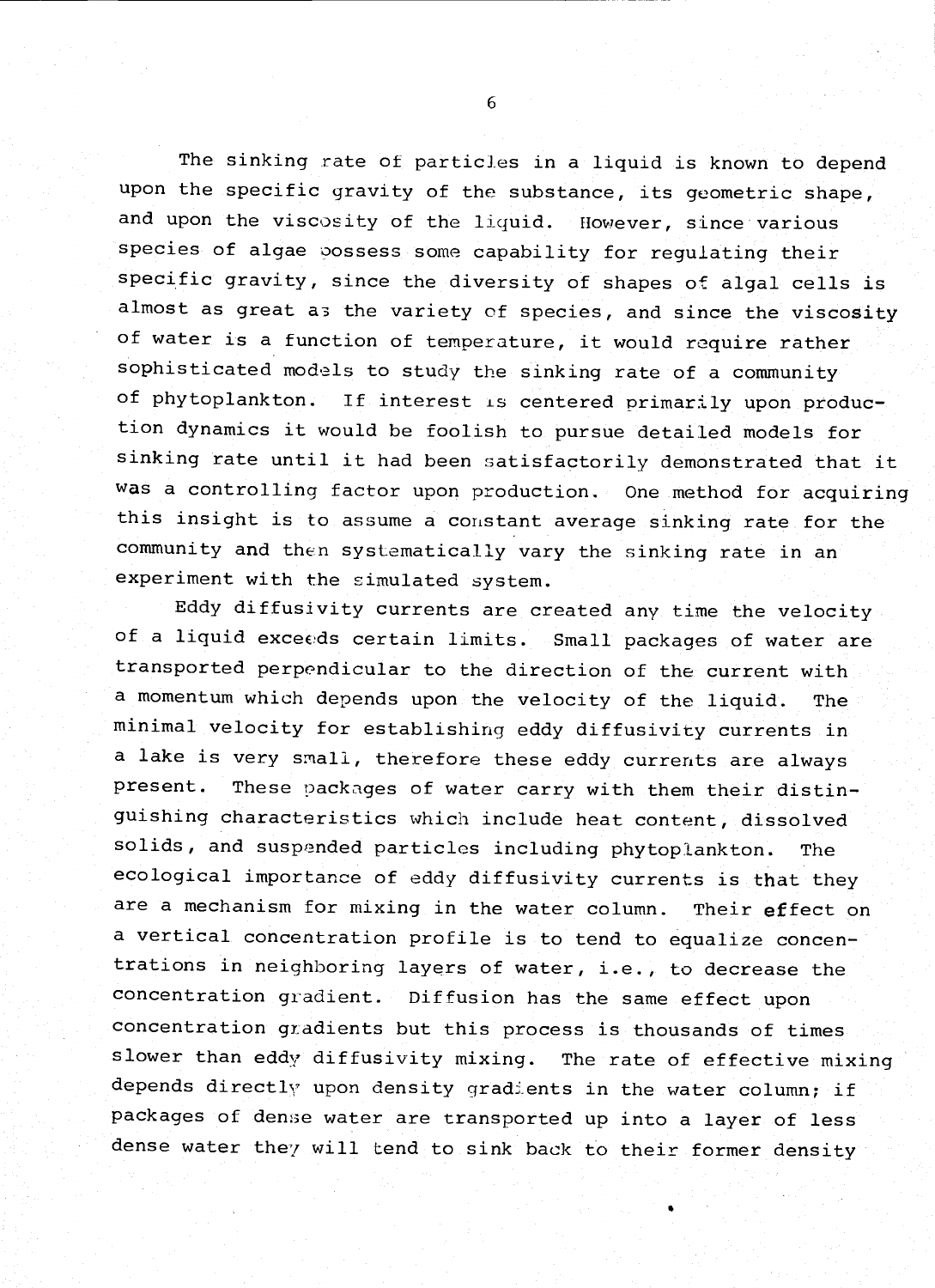level, and if packages of lower density water are transported down into layers of greater density they will tend to buoy up to their former density level. Thus negative density gradients (essentially temperature gradients in freshwater lakes) impart stability to the water column. Wind is, in most cases, the principle force for creating currents which sustain eddy mixing. Although models may be constructed which relate the effective rate of eddy mixing to density gradients and wind action, the first step in the investigation of this ecological system will be to determine the role and importance of mixing for controlling the system's behavior.

The amount of solar radiation reaching a specified depth in a lake depends upon the amount of radiation passing through the lake surface, the depth, and the light extinction properties of the water. The light extinction properties are defined by the constant light absorption properties of distilled water and the concentration of dissolved and suspended solids. The concentration profile of dissolved and suspended material has been used to characterize different lakes and also exhibits seasonal variation within each lake. Since photosynthetic rate depends directly upon the amount of solar radiation reaching algae chloroplasts, and since algal cells are indeed suspended particles which can increase the extinction of light in the water column, it is important to view the relationship between phytoplankton concentration profiles and light extinction in the water column as a density dependent mechanism for population control. In addition, it would be of ecological interest to determine what effects various temporal patterns of surface solar radiation have upon the behavior of the system.

Phytopiankton growth rate has been observed to depend upon the concentration of certain nutrients such as nitrate and phosphate. Algal cells remove these nutrients from the water column and to some extent recycle them back into the water column in

7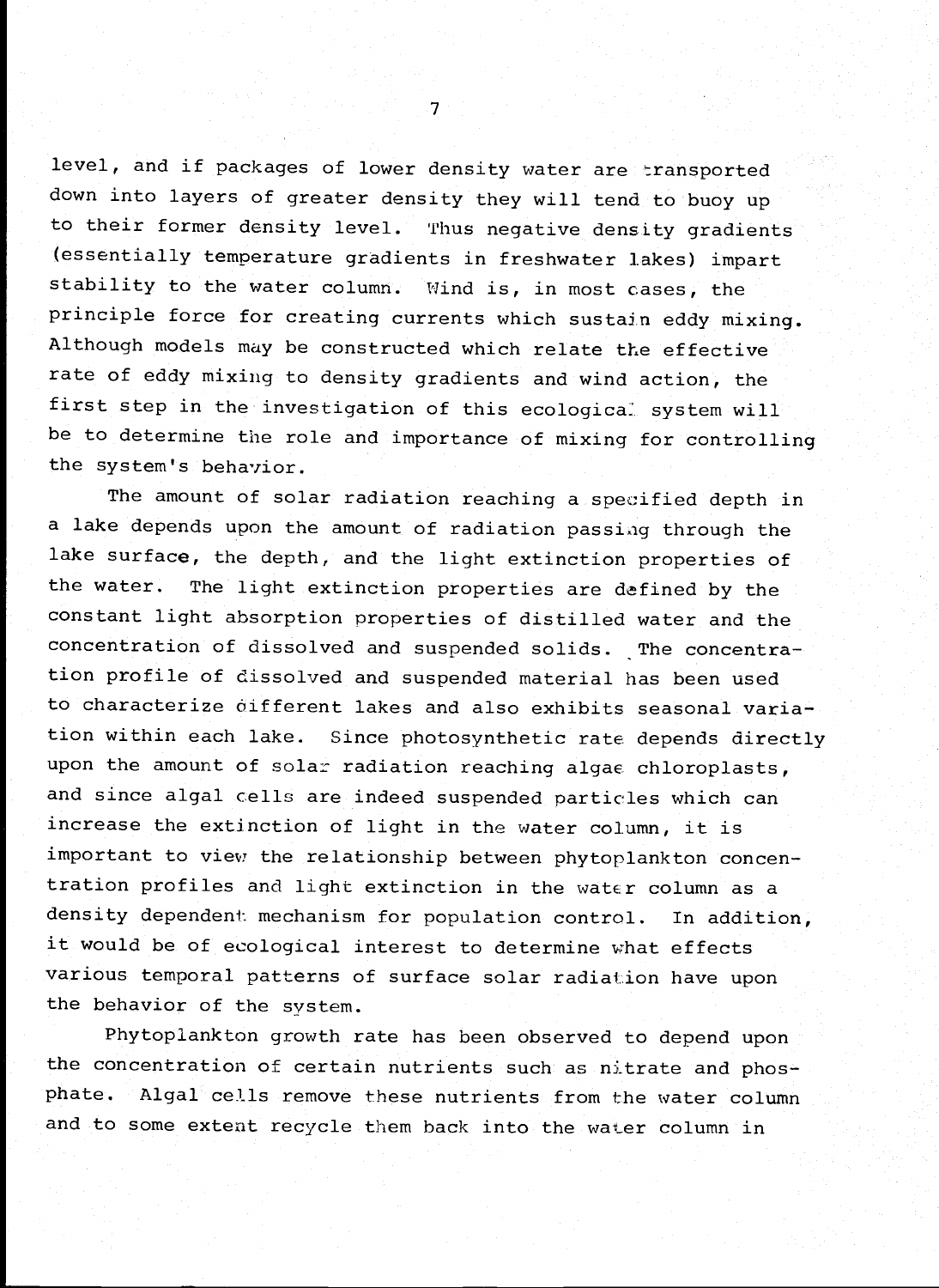order to carry out the processes of reproduction and photosynthesis. The concentration profile of these nutrients is a function of the rate profiles for nutrient uptake and recycling, eddy mixing, allochthonous input and outflow, invertebrate excreation, and bacterial decomposition. In many freshwater lakes the availability of essential nutrients is a severely limiting factor upon primary production, but the relationships among the biological, chemical, and mechanical processes which control the conservation and recycling of these nutrients is not clearly understood. One of the principle objectives of the modelling tools developed here will be to shed some light on these interrelations.

Many other components of a nutrient cycling-phytoplankton production system could be defined, but the conceptualization provided thus far is sufficient for addressing many relevant questions.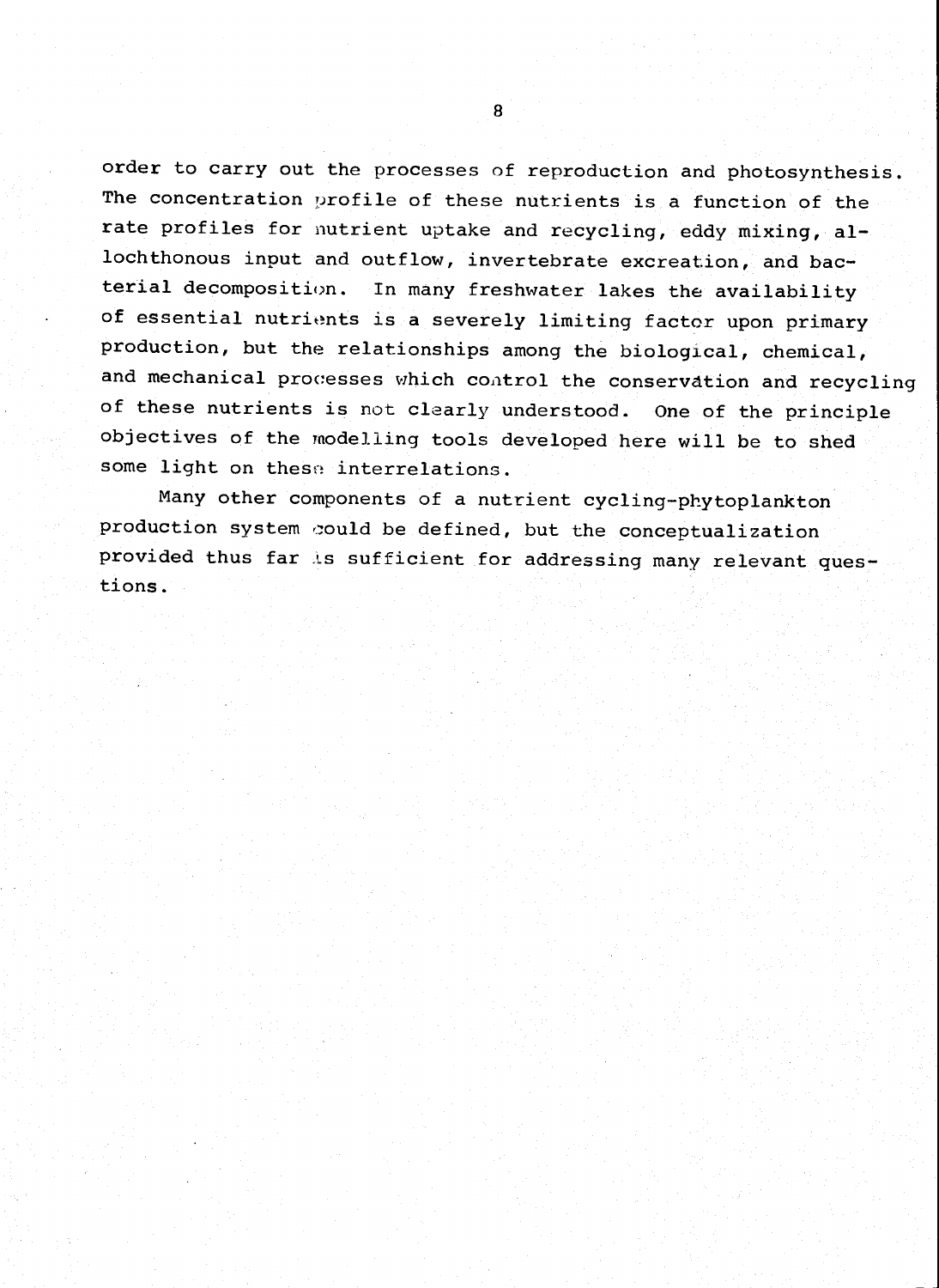## 3. Relevant Questions

The following list of questions by no means exhausts the usefulness of the model; to the contrary, the list will indubitably expand as the study of model behavior progresses.

Can the rate of eddy diffusivity mixing control the timing<br>or magnitude of phytoplankton blooms?

Is eddy diffusivity mixing a principal mechanism for supplying<br>phosphorus to the potentially most productive surface waters<br>of a lake? to the potentially most productive surface waters

Since wind action is the principal force which drives eddy<br>diffusivity currents, can the fetch of a lake (which is determined by the size and shape of a lake basin) significantly affect the dynamics of the system, i.e., can ma<sub>p</sub>or differences<br>between different lakes be attributed to the morphological<br>characteristics of the lakes' basins? between different lakes be attributed to the morphological

If bottom sediment release is a potentially important source of<br>phosphorus to phytoplankton, then how important is the average depth of a lake basin in determining the rate at which this nutrient is transported to the surface waters?

Are the dynamics of the phosphorus-- phytoplankton system sen-<br>sitive to small variations in the force of eddy diffusivity<br>mixing, i.e., how accurately and how often must the force of sitive to small variations in the force of eddy diffusivity mixing be measured mixing, i.e., how accurately and how often must the force of<br>mixing be measured in order to assure specified levels of<br>predictive capability?

How does the development of a summer density gradient in the<br>water column affect the phosphorus -phytoplankton cycling<br>system? Is the productivity of discrete phytoplankton cycling system? Is the productivity of different lakes related to the extent and timing of their thermal stratification? How ac- curately and how often must thermal profiles be measured to assure a specified level of predictive capability?

Is the sinking rate of phytoplankton a significant factor for determining the behavior of a phytoplankton-nutrient cycling system? Can sinking phytoplankton function as a prominent trap for phosphorus? system? Can sinking phytoplankton function as a prominent

What is the relative importance of the following nutrient cycling<br>mechanisms for maintaining a temporally balanced system: auto-<br>lytic and mechanical release of nutrients by phytoplankton; variable carbon to phosphorus ratios of phytoplankton; ingestion<br>and excreation by zooplankton; sediment release and eddy dif-<br>fusivity mixing processes; limnetic bacterial decomposition cycling processes; limnetic bacterial decomposition<br>cycling processes; allochthonous inflow and outflow of well To the processes; difference inflow and outflow of nutrients?<br>How does the relative importance of these quoling mosh utrients? How does the relative importance of these cycling mechanisms<br>depend upon the physical characteristics of the lake basin and<br>the behavior of the community of organisms which have evolved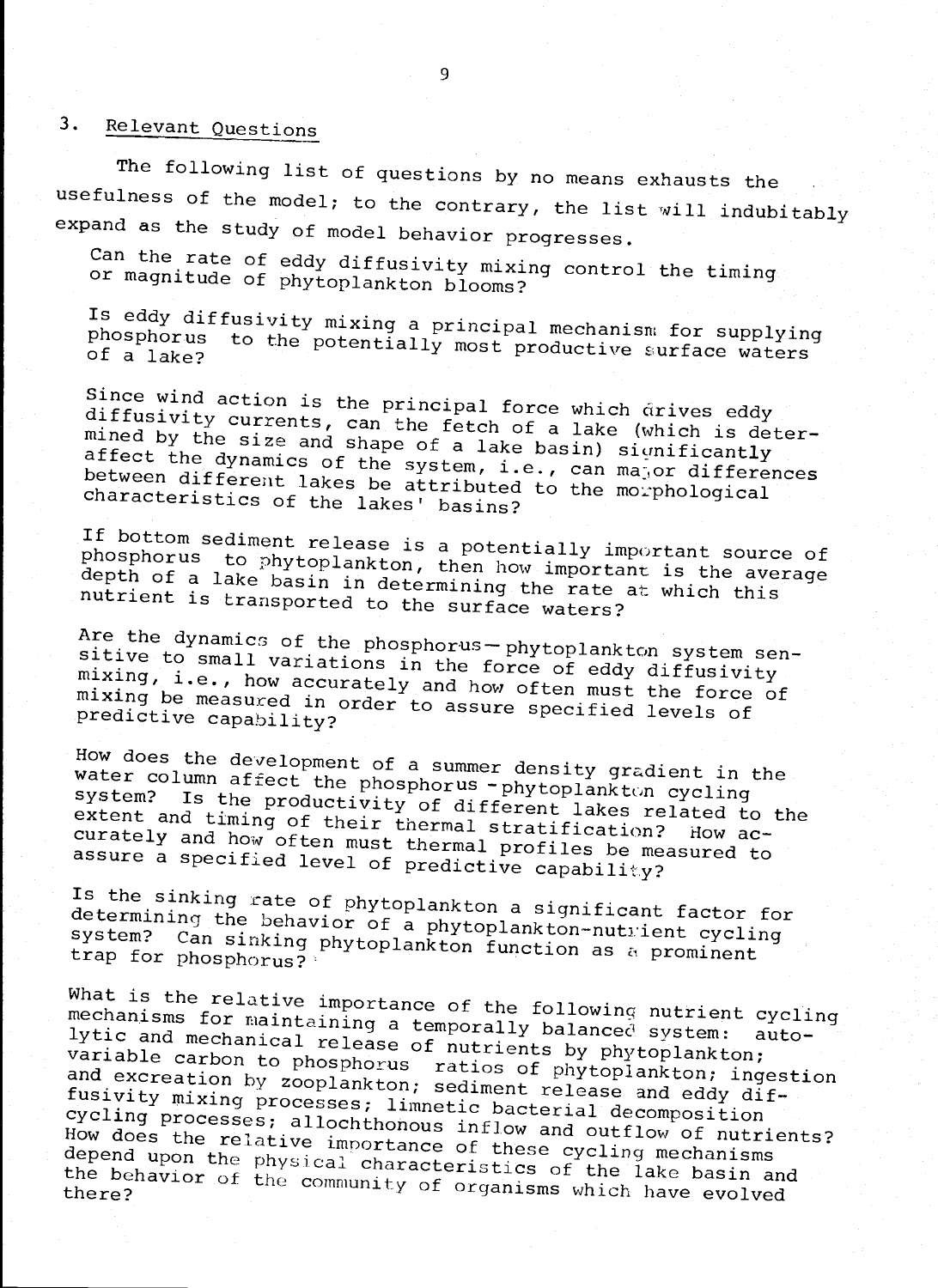How does the extinction coefficient for light in the water column affect the phytoplankton production system? Can seasonal variation in turbidity explain a significant proportion of variation in production rate? Can differences in the production dynamics of different lakes be partially explained by their inherent differences in turbidity?

To what extent does self-shading by phytoplankton define the carrying capacity of the environment?

How much of the differences in the production dynamics of different lakes may be explained by differences in the pattern and intensity of solar radiation reaching the lake surface; in particular, what are the effects of cloud cover, fog, and physical obstructions such as mountains?

Are the conventional Michaelis-Menton models, which are used to relate relative photosynthetic rate to nutrient concentration, satisfactory when the water column is viewed as a phytoplankton production-nutrient cycling system instead of just a phytoplankton production system? In particular, should the nutrient storage capabilities of phytoplankton be viewed as a nutrient conservation mechanism or a trap for nutrients?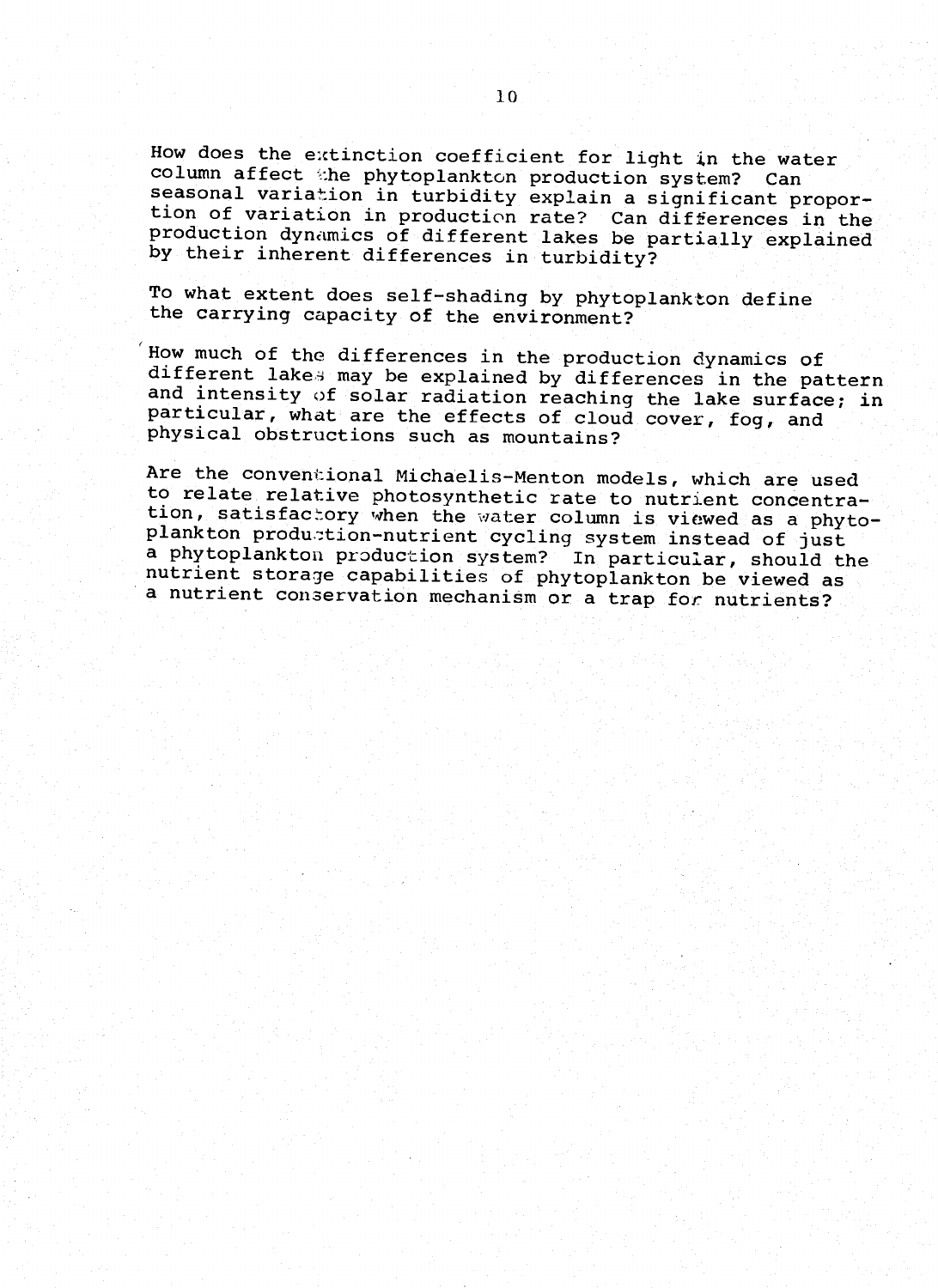#### 4. Description of Model

The concentration of phytoplankton carbon and the concentration of phosphorus are assumed to vary with time and depth according to the model

(1) (2)  $\partial x$  and  $\partial x$ ,  $\partial x$ ,  $\partial x$ ,  $\partial x$  $\frac{\partial x}{\partial t} = \frac{\partial}{\partial z} (K \frac{\partial x}{\partial z}) - s \frac{\partial x}{\partial z} + f$  $\frac{\partial v}{\partial t} = \frac{\partial}{\partial z} (K \frac{\partial v}{\partial z}) - \alpha f$ 

where

t is time in days,

z is depth from surface in meters,  $x(t, z)$  is phytoplankton carbon concentration in mq m<sup>-3</sup>,  $v(t,z)$  is phosphorus concentration in mg m<sup>-3</sup>, K(z) is coefficient of eddy diffusivity in  $m^2$ day<sup>-1</sup>, s is sinking rate of phytoplankton in m  $day^{-1}$  $f(t,z,x,v)$  is net photosynthetic rate in mg  $m^{-3}$ day<sup>-1</sup>  $\alpha$  is phosphorus to carbon ratio of phytoplankton,

 $(K_{\overline{27}}^{\partial x})$  is net rate at which phytoplankton pass a horizontal surface of area one  $m^2$ , at depth z, due to vertical mixing by eddy diffusivity currents in mg  $m^{-2}$ day<sup>-1</sup>.

The boundary conditions are taken to be

- (3)  $K\frac{\partial x}{\partial z} sx = 0$  at z = 0 (the surface); the assumption is that there is no phytoplankton mixing or sinking through the surface
- (4)  $K\frac{\partial x}{\partial z}$  sx = -sx at z = z<sub>b</sub> (the bottom); the assumption is that there is no phytoplankton mixing through the bottom, but phytoplankton disappear from the population when they sink to the bottom

(5) 
$$
\frac{\partial V}{\partial z} = 0
$$
 at  $z = 0$ ; no mixing of phosphorus through the surface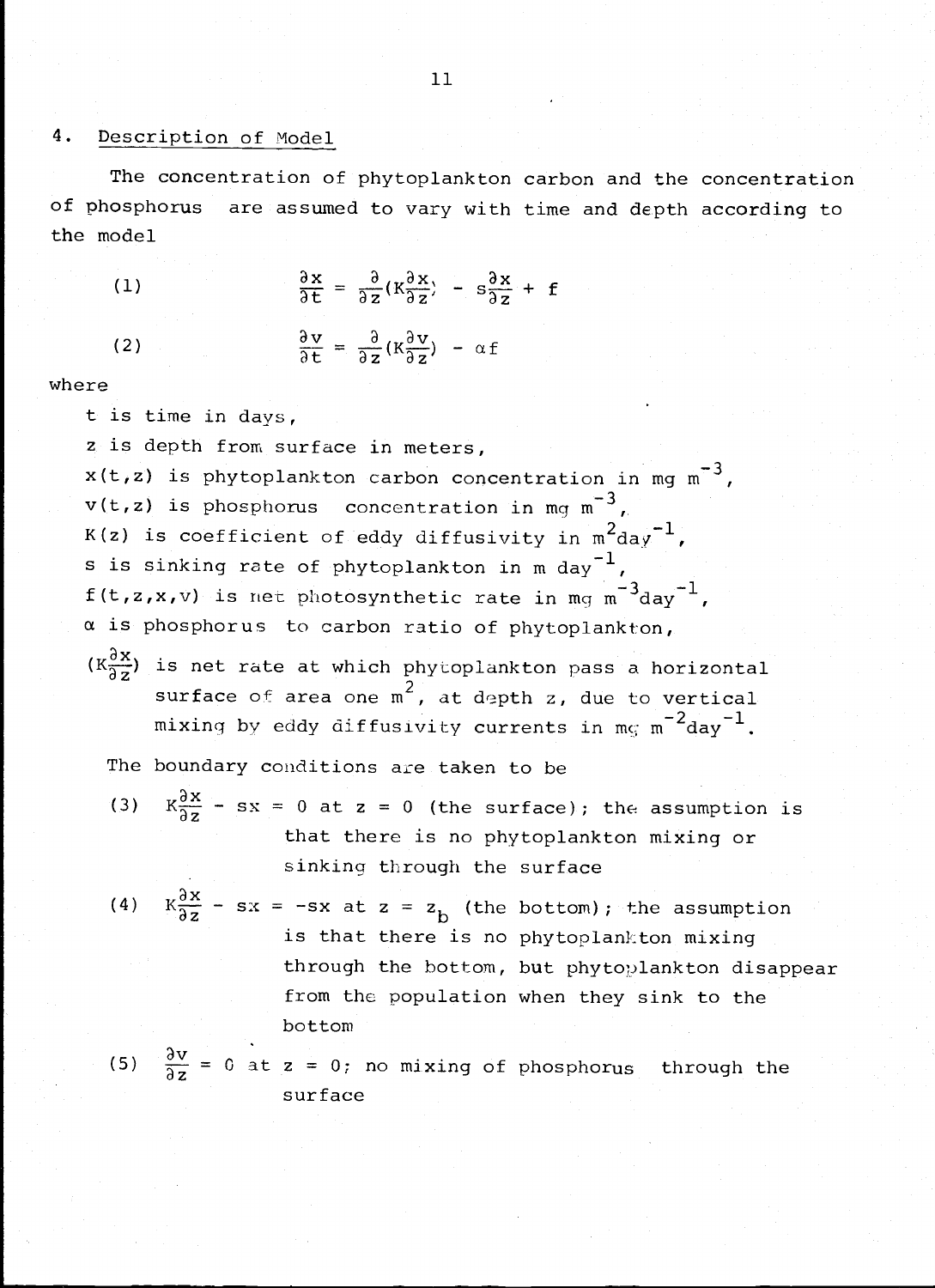(6)  $v(t, z_b) = v_b$  (a constant); the assumption is that some unidentified mechanism maintains a constant phosphorus concentration on the bottom.

The coefficient of eddy diffusivity is assumed to decrease exponentially through the water column according to the equation

(7) 
$$
K(z) = K_0 \exp\{-K_1 z\}
$$

The parameter  $K_0$  is the rate of mixing at the surface  $(m^2day^{-1})$ and the parameter  $K_1$  regulates the rate of decrease. The assumption of exponential decline is not unreasonable and has in fact been observed in some lakes. In any case this model will serve as a flexible vehicle for studying the effects of eddy mixing upon the system. If mixing; can be demonstrated to appreciably affect system behavior then the model can be made more realistic by incorporating the influence of wind and density gradients.

Net photosynthetic rate is assumed to depend upon solar radiation intensity and concentration of phosphorus according to the equation

(8) 
$$
f(t, z, x, v) = f_{\text{max}} \cdot \left[ \frac{R(t, z)}{R_{\text{opt}}} exp\{1 - \frac{R(t, z)}{R_{\text{opt}}}\right] \cdot \left[ \frac{v}{H + v} \right] \cdot x
$$

where

 $f_{\text{max}}$  is saturated relative net photosynthetic rate in day<sup>-1</sup>; the maximum photosynthetic rate per unit mass of phytoplankton carbon which can be expected under optimal phosphorus and light conditions,

R(t,z.) is solar radiation teaching depth z at time t in K cal  $m^{-2}$ day $^{-1}$ ,

R<sub>opt</sub> is solar radiation level which produces the saturated net relative photosynthetic rate in K cal  $m^{-2}$ day<sup>-1</sup>,  $R_{\text{opt}}^{\text{R}}$  exp $\{1 - \frac{R}{R_{\text{opt}}}\}$  is proportional reduction in net relative photosynthetic rate attributed to solar radiation of level R; as a function of R this term behaves according to the following graph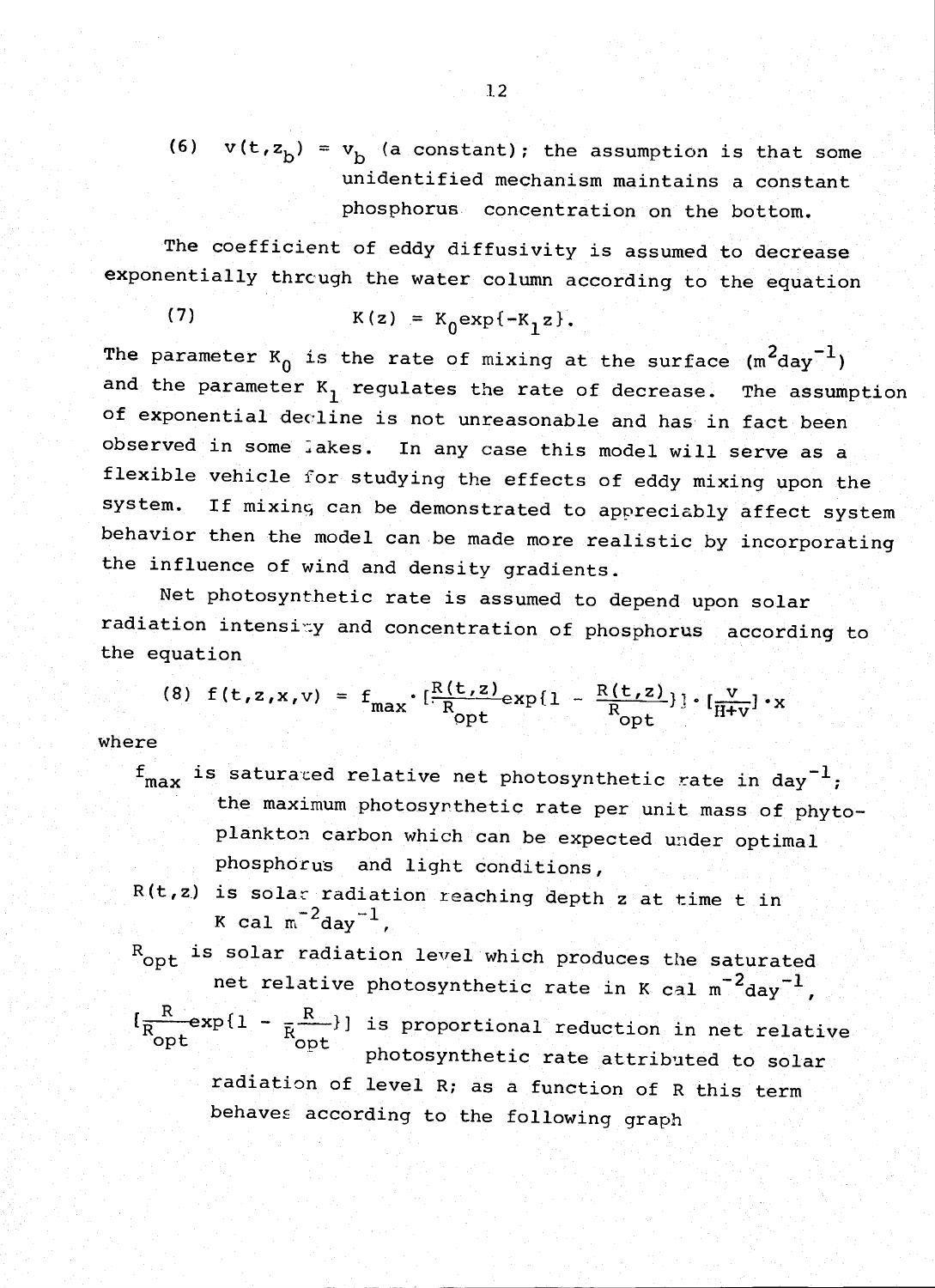

H is Michaelis-Menton half saturation constant for carbon uptake rate versus phosphorus concentration; units are mg  $m^{-3}$ ,  $\left[\frac{1}{H+V}\right]$  is proportional reduction of saturated net relative photosynthetic rate attributed to phosphorus concentra-

 $1 +$ tion; as a function of v this term behaves according to the following graph



In (8) it is implicitly assumed that the effects of light and nutrient operate independently upon net relative photosynthetic rate. Since the present formulation does not separate the processes of photosynthesis and respiration this extension of the model is imminent.

The intensity of solar radiation reaching any depth is assumed to depend upon the surface solar radiation, the specified depth, and the phytoplankton concentration profile according to the expression

(9) 
$$
R(t,z) = I_0(t) \exp\{-B_1 z - B_2 \int_0^z x(t,y) dy\}
$$

where

 $10(t)$  is surface solar radiation at time t in K cal  $m^{-2}$  day<sup>-1</sup>,  $B_1$  is extinction coefficient for lake water devoid of phytoplankton,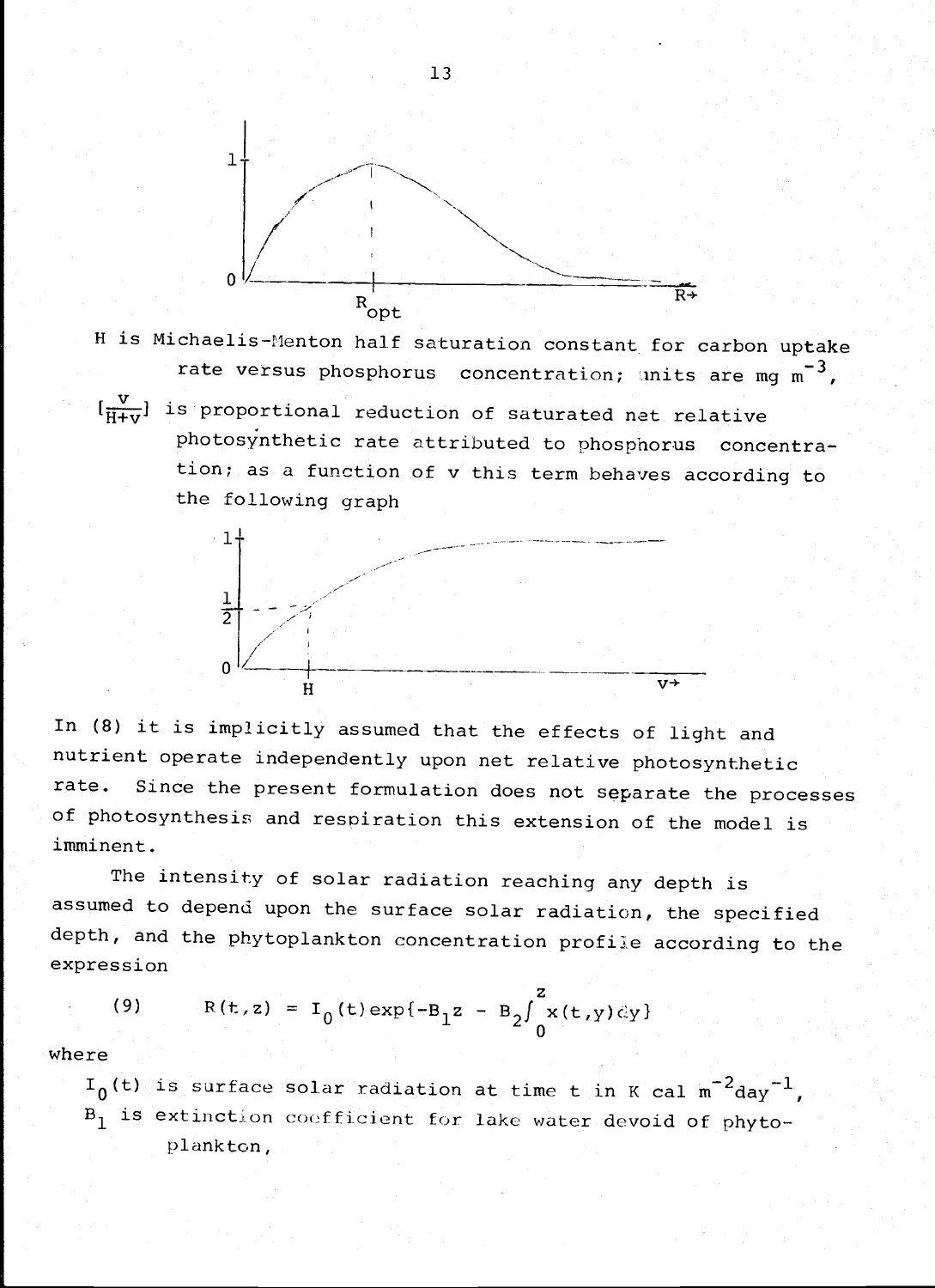$B_2$  is extinction coefficient for phytoplankton,

z a strong strong strong strong strong strong strong strong strong strong strong strong strong strong strong s  $\int_{0}^{x(t,y)dy}$  is amount of phytoplankton carbon above the depth  $0$  z in mg  $m^{-2}$ .

This model is derived from the assumption that the vertical gradient of light intensity at any depth is proportional to the concentration of substances dissolved and suspended in the water.

For purposes of studying model behavior the temporal pattern of surface solar radiation is initially assumed to behave according to the expression

(10) 
$$
I_0(t) = 1500 \left[\sin\left(\frac{2\pi (t-81.25)}{365}\right) + 1\right].
$$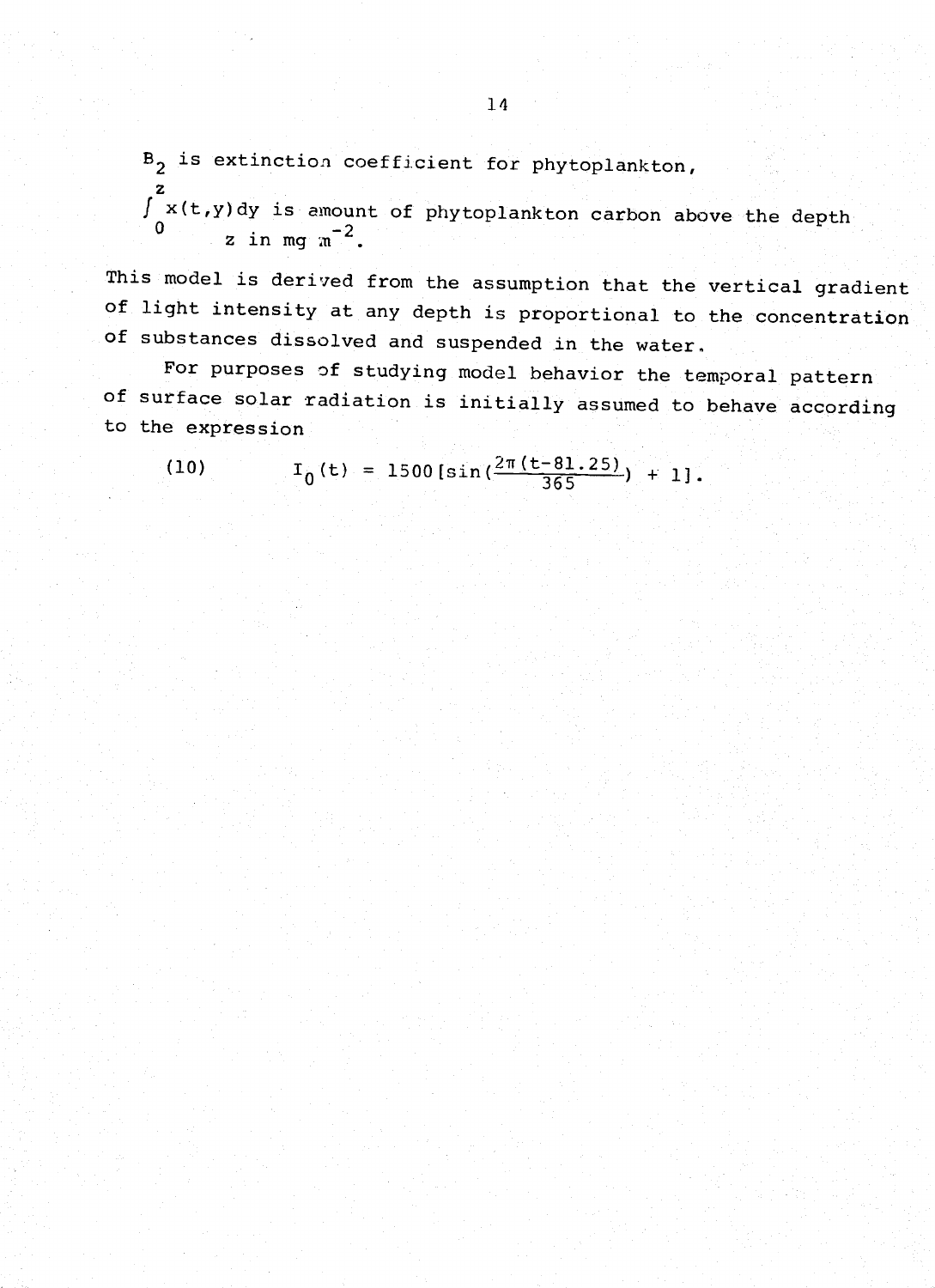# 5. Solution of Equations

The following implicit scheme for approximating equations (1) and (2) by finite.difference equations has been adopted. Let

(11) 
$$
z = (i-i)(\Delta z) = (i-i)h
$$
 for  $i = 1, 2, ..., N+1$ ,  
where  $z_h = Nh$ 

and

(12) 
$$
t = (j-1)(\Delta t) = (j-1)k
$$
 for  $j = 1, 2, ...$ 

Since  $\frac{\partial}{\partial z} (K \frac{\partial x}{\partial z})$  $\mathcal{L}^{\prime}$  )  $z^{\prime}$  =  $\mathcal{L}$  $(\frac{\partial K}{\partial z})(\frac{\partial x}{\partial z}) + K\frac{\partial^2 x}{\partial z^2}$  we can rewrite (1) and (2) as

(13) 
$$
\frac{\partial x}{\partial t} = K \frac{\partial^2 x}{\partial z^2} + (\frac{\partial K}{\partial z} - s) \frac{\partial x}{\partial z} + f
$$

(14) 
$$
\frac{\partial v}{\partial t} = K \frac{\partial^2 v}{\partial z^2} + (\frac{\partial K}{\partial z}) (\frac{\partial v}{\partial z}) - \alpha f
$$

A finite difference approximation for (13) at  $t = jk$  and  $z = (i-1)h$  is

(15) 
$$
(x_1^{j+1} - x_1^j)/k = K_1(x_{i-1}^{j+1} - 2x_1^{j+1} + x_{i+1}^{j+1})/h^2 + (\frac{\partial K}{\partial z} - s)_1(x_{i+1}^{j+1} - x_{i-1}^{j+1})/2h + f_1^{j+1}
$$

where

$$
x_{i}^{j} = x((j-1)k, (i-1)h)
$$
  
\n
$$
K_{i} = K((i-1)h)
$$
  
\n
$$
f_{i}^{j} = f((j-1)k, (i-1)h, x_{i}^{j}, v_{i}^{j}).
$$

and

 $(\frac{j}{i}, v^{\frac{1}{j}})_\ast$ 

To evaluate  $f_1^{J+1}$  we approximate it by its first degree Taylor expansion about the point  $((i-l)h)$ 

(16) 
$$
f_{i}^{j+1} \div f_{i}^{j} + \frac{\partial f}{\partial x} \Big|_{i}^{j} (x_{i}^{j+1} - x_{i}^{j}) + \frac{\partial f}{\partial y} \Big|_{i}^{j} (v_{i}^{j+1} - v_{i}^{j})
$$
  
where 
$$
\frac{\partial f}{\partial x} \Big|_{i}^{j} = \frac{\partial f}{\partial x} ((j-1)k, (i-1)h, x_{i}^{j}, v_{i}^{j}).
$$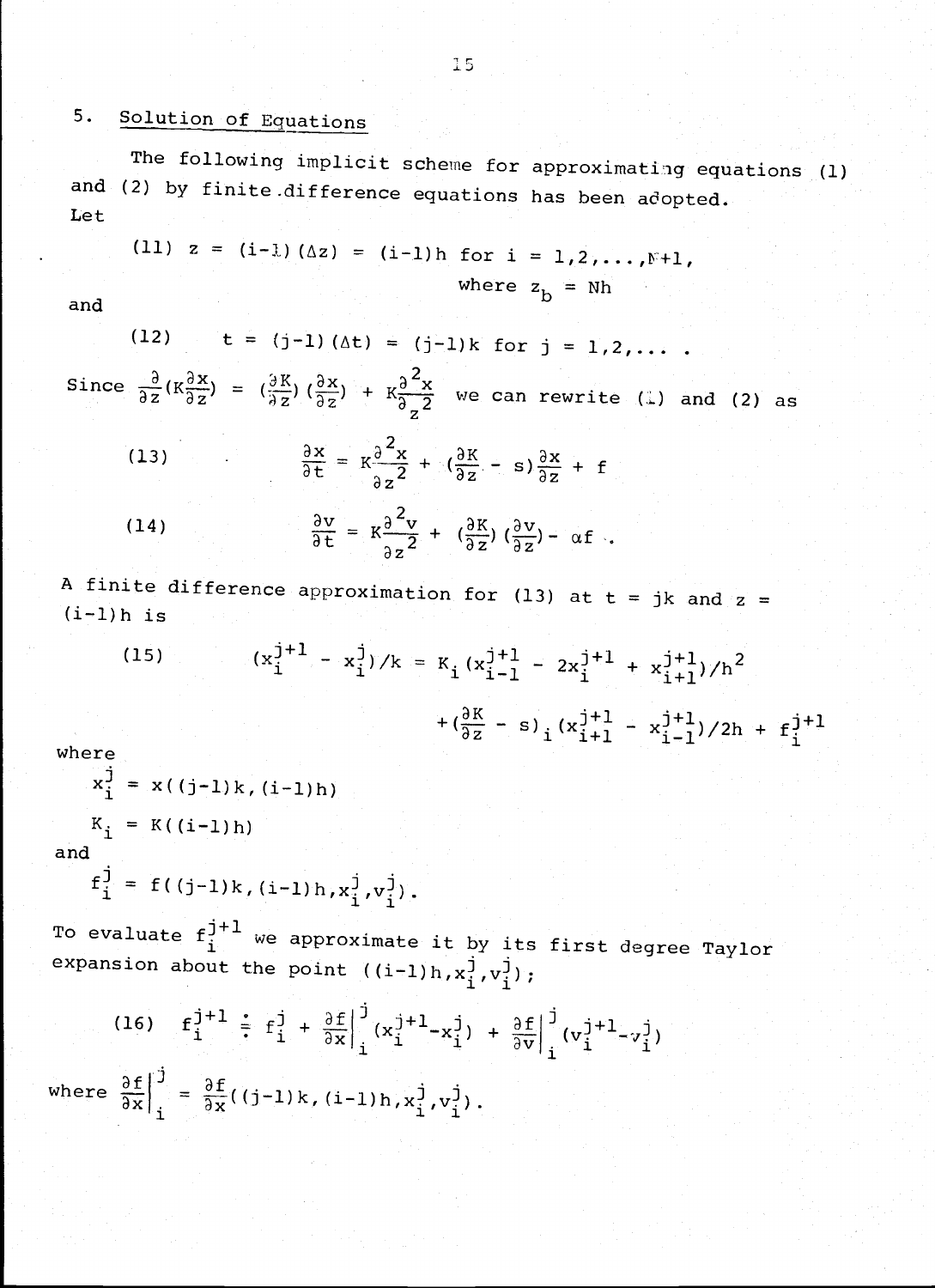When we substitute (16) into (15) and rearrange we obtain

(17) 
$$
\left[\frac{1}{2h}(\frac{\partial K}{\partial z}-s)_{\mathbf{i}} - \frac{1}{h^{2}}K_{\mathbf{i}}\right]x_{\mathbf{i}-1}^{\mathbf{j}+\mathbf{l}} + \left[\frac{1}{k} + \frac{2K_{\mathbf{i}}}{h^{2}} - \frac{\partial f}{\partial x}\right]_{\mathbf{i}}^{1}\right]x_{\mathbf{i}}^{\mathbf{j}+\mathbf{l}}
$$

$$
+ \left[-\frac{1}{2h}(\frac{\partial K}{\partial z}-s)_{\mathbf{i}} - \frac{1}{h^{2}}K_{\mathbf{i}}\right]x_{\mathbf{i}+\mathbf{l}}^{\mathbf{j}+\mathbf{l}}
$$

$$
= f_{\mathbf{i}}^{\mathbf{j}} + \left[\frac{1}{k} - \frac{\partial f}{\partial x}\right]_{\mathbf{i}}^{1}\left[x_{\mathbf{i}}^{\mathbf{j}} + \frac{\partial f}{\partial v}\right]_{\mathbf{i}}^{1}\left(v_{\mathbf{i}}^{\mathbf{j}+\mathbf{l}} - v_{\mathbf{i}}^{\mathbf{j}}\right)
$$

Finite difference approximations for the boundary conditions at the surface and the bottom are

(18) 
$$
0 = (K\frac{\partial x}{\partial z} - sx)\Big|_1^{\dot{j}+1} \div \frac{K_1}{2h}(x_2^{\dot{j}+1} - x_0^{\dot{j}+1}) - sx_1^{\dot{j}+1}
$$
  
\nor  $x_0^{\dot{j}+1} = x_2^{\dot{j}+1} - \frac{2hs}{K_1}x_1^{\dot{j}+1}$   
\n(19)  $0 = \frac{\partial x}{\partial z}\Big|_{N+1}^{\dot{j}+1} \div (x_{N+2}^{\dot{j}+1} - x_N^{\dot{j}+1})/2h$   
\nor  $x_{N+2}^{\dot{j}+1} = x_N^{\dot{j}+1}$ .

and

Imposing the boundary conditions on equations (17) we can rewrite the finite difference equations as a tridiagonal system of linear equations:

$$
\begin{bmatrix}\nv_1 & w_1 \\
v_2 & v_2 & w_2 \\
v_3 & v_3 & w_3 \\
\vdots & \vdots & \vdots \\
v_N & v_N & w_N \\
\vdots & \vdots & \vdots \\
v_N & v_N & w_N \\
\vdots & \vdots & \vdots \\
v_{N+1} & v_{N+1}\n\end{bmatrix} \cdot \begin{bmatrix}\n\dot{x}_1^{j+1} \\
\dot{x}_2^{j+1} \\
\dot{x}_3^{j+1} \\
\vdots \\
\dot{x}_N^{j+1}\n\end{bmatrix} = \begin{bmatrix}\n\varepsilon_1 \\
\varepsilon_2 \\
\varepsilon_3 \\
\vdots \\
\varepsilon_N \\
\varepsilon_N\n\end{bmatrix}
$$

(20)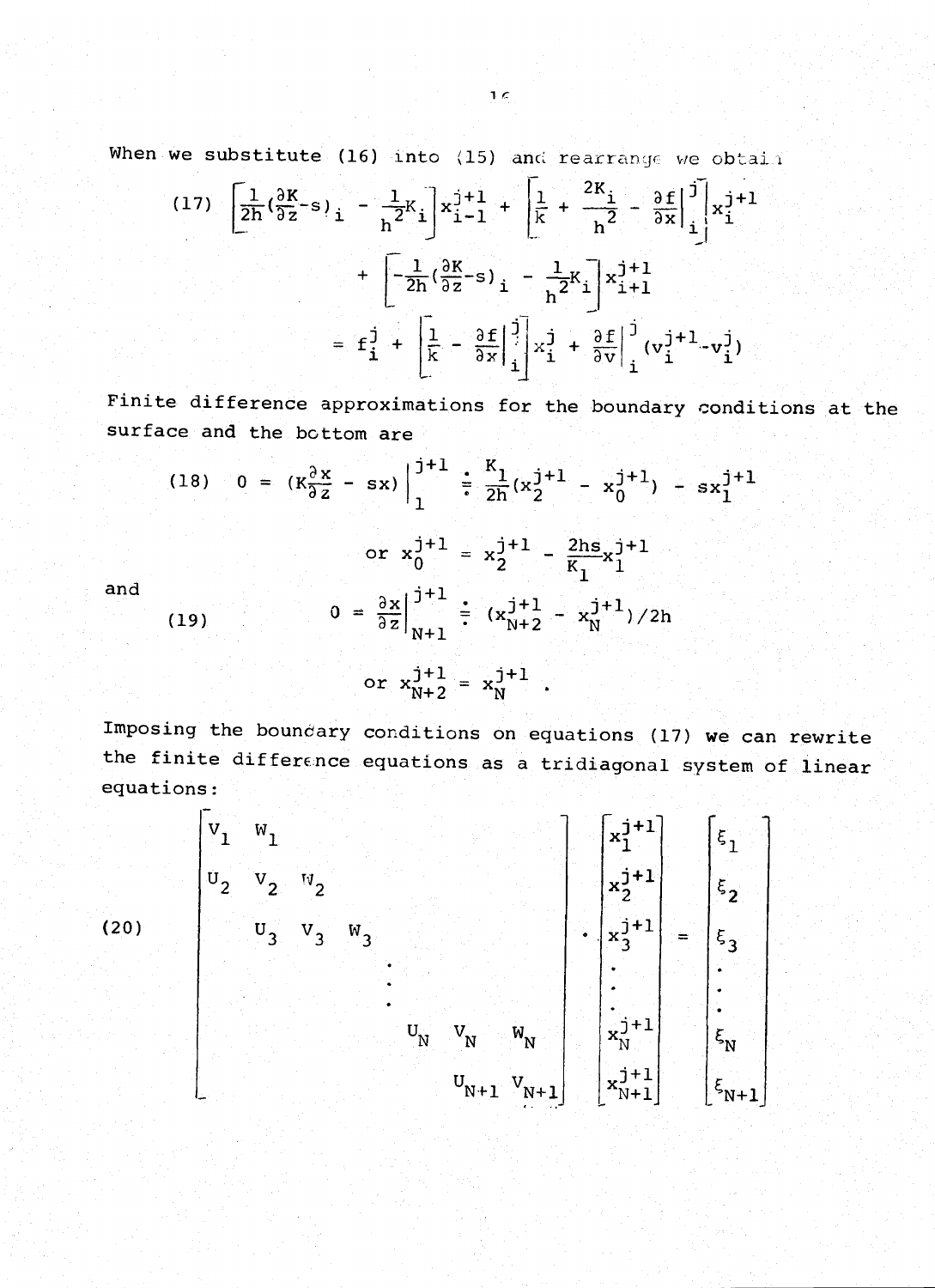where

$$
V_{1} = \frac{1}{k} + \frac{2K_{1}}{h^{2}} - \frac{3f}{3x} \Big|_{1}^{3} - \frac{s}{K_{1}} (\frac{3K}{3z} - s)_{1} + \frac{2s}{h}
$$
  
\n
$$
W_{1} = -\frac{2}{h^{2}} K_{1}
$$
  
\n
$$
U_{i} = \frac{1}{2h} (\frac{3K}{3z} - s)_{i} - \frac{1}{h^{2}} K_{i}
$$
  
\n
$$
V_{i} = \frac{1}{k} + \frac{2K_{i}}{h^{2}} - \frac{3f}{3x} \Big|_{i}^{j}
$$
  
\nfor  $i = 2,..., N$   
\n
$$
W_{i} = \frac{-1}{2h} (\frac{3K}{3z} - s)_{i} - \frac{1}{h^{2}} K_{i}
$$
  
\n
$$
U_{N+1} = -\frac{2}{h^{2}} K_{N+1}
$$
  
\n
$$
V_{N+1} = \frac{1}{k} + \frac{2K_{N+1}}{h^{2}} - \frac{3f}{3x} \Big|_{N+1}^{j}
$$

and

$$
\xi_{\mathbf{i}} = f_{\mathbf{i}}^{\mathbf{j}} + \left[ \frac{1}{k} - \frac{\partial f}{\partial x} \Big|_{\mathbf{i}}^{\mathbf{j}} \right] x_{\mathbf{i}}^{\mathbf{j}} + \frac{\partial f}{\partial y} \Big|_{\mathbf{i}}^{\mathbf{j}} (v_{\mathbf{i}}^{\mathbf{j}+\mathbf{l}} - v_{\mathbf{i}}^{\mathbf{j}}) \qquad (i = 1, ..., N+1).
$$

A similar finite difference approximation leads to an analogous tridiagonal system of linear equations for the phosphorus.; model. Primes will be used to identify the corresponding terms:

$$
V_1' = \frac{1}{k} + \frac{2K_1}{h^2} + \alpha \frac{\partial f}{\partial v} \Big|_1^j
$$
  
\n
$$
W_1' = -\frac{2K_1}{h^2}
$$
  
\n
$$
U_1' = \frac{1}{2h} \frac{\partial K}{\partial z} \Big|_1^i - \frac{K_1}{h^2}
$$
  
\n
$$
V_1' = \frac{1}{k} + \frac{2K_1}{h^2} + \alpha \frac{\partial f}{\partial v} \Big|_1^j
$$
  
\n
$$
W_1' = -\frac{1}{2h} \frac{\partial K}{\partial z} \Big|_1^{j+1} - \frac{K_1}{h^2}
$$
 for  $i = 2, ..., N$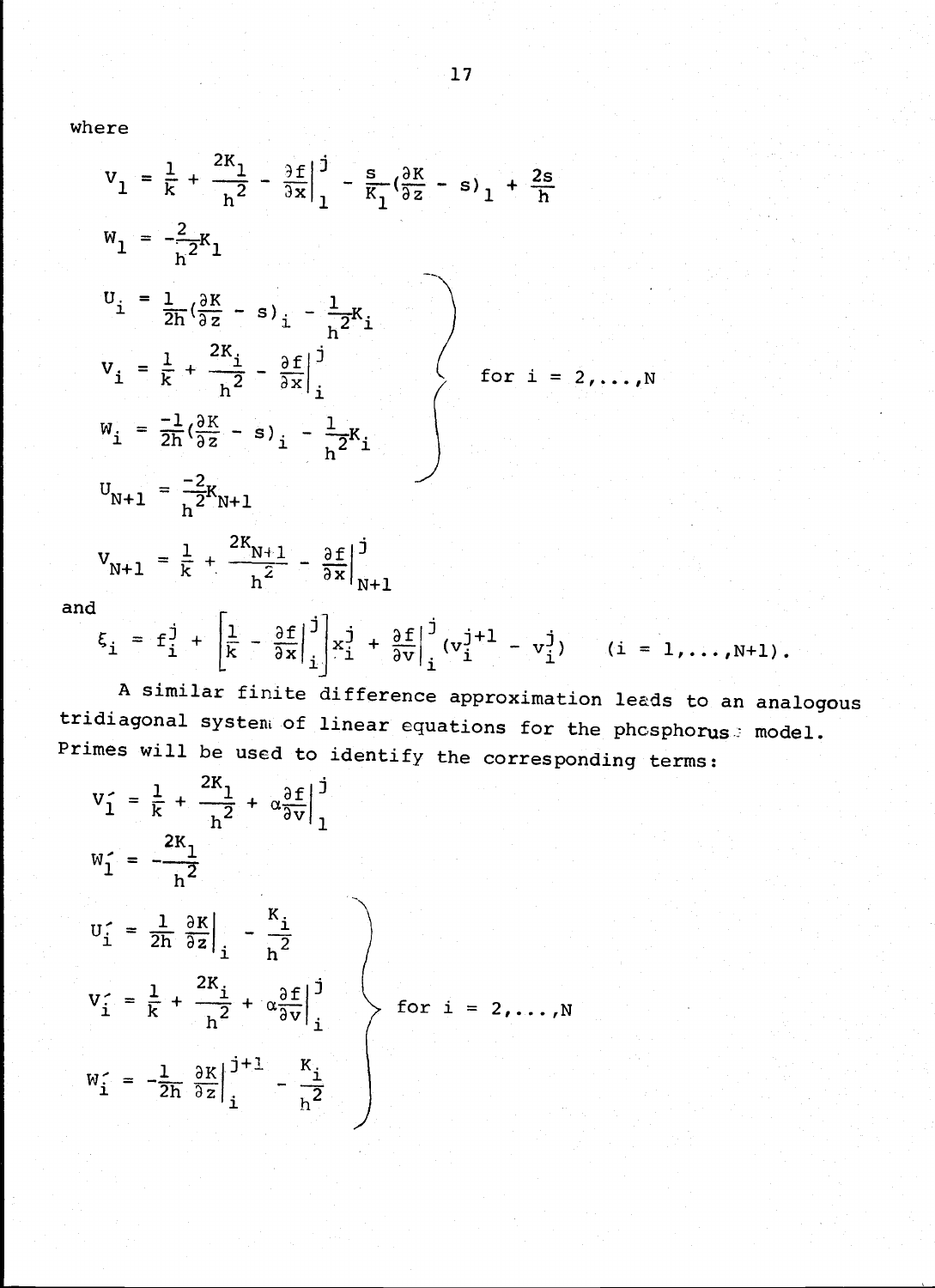$U_{N+1} = 0$ 

$$
V_{N+1} = 1
$$

and

Ei = -aft + N+1 Vb j <sup>+</sup> aavl lvi - aaXl (xi+1 - xi) (i = 1,...,N) i

These two systems of equations may be solved iteratively beginning with an initial guess for the differences  $(v_i^{j+1} - v_i^j)$ (i = 1,...,N+1) and initial conditions for the phytoplankton and phosphorus concentration profiles, i.e.,  $x(0, z) = g_x(z)$  and  $v(0, z) = g_v(z)$ .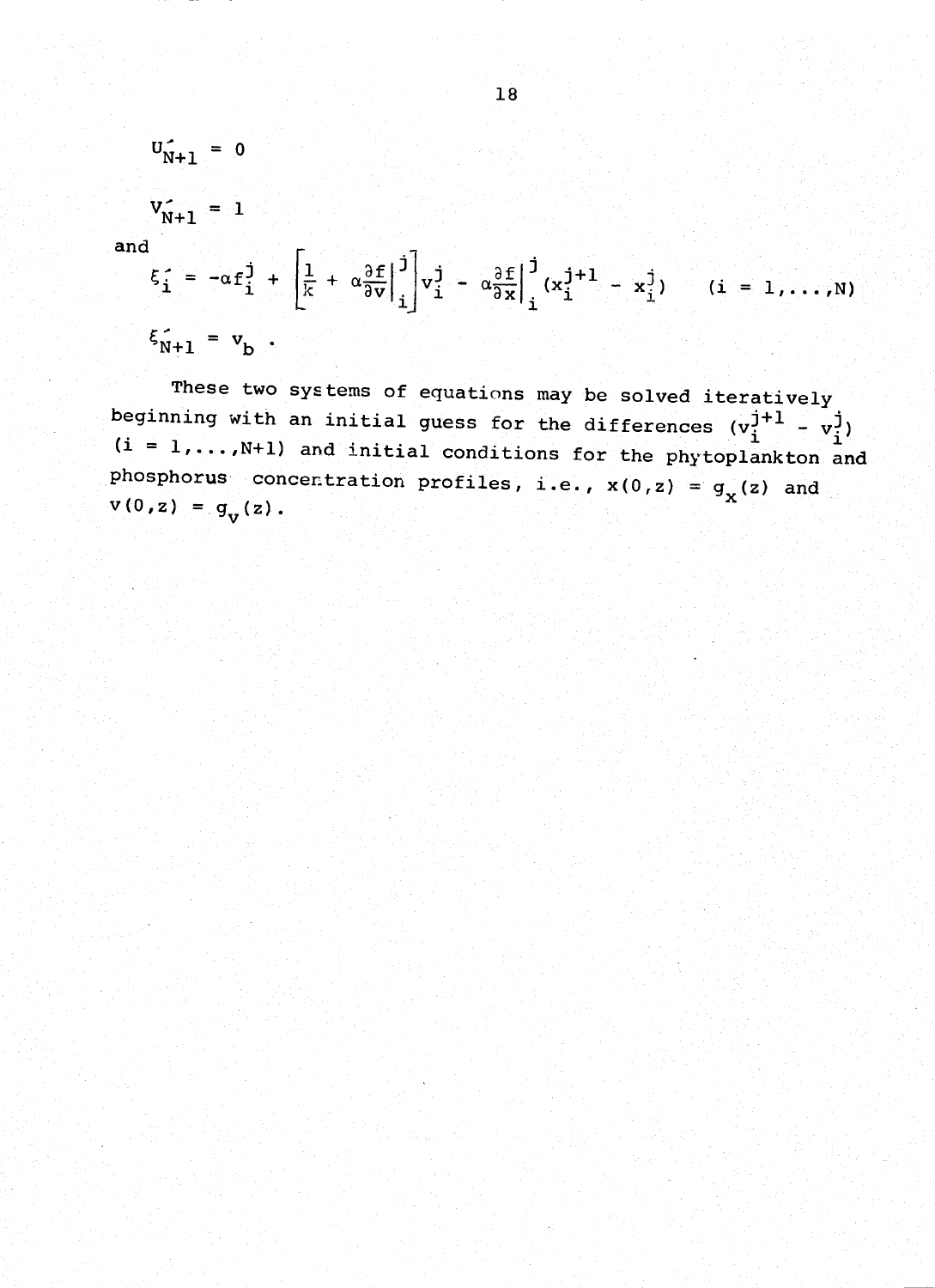# 6. Process of Studying Model Behavior

In order to obtain numerical solutions to the proposed equations, numerical estimates or hypotheses must be given for each of the parameters. The subsequent list of values come partially from research at Lake Samamish, Washington and partially from literature survey. These parameter values will be used to demonstrate a typical simulation. The eventual plan is, of course, to systematically vary some of these parameters in order to study model behavior.

|                                                                                         | Value in                    |                                                                                                                                     |
|-----------------------------------------------------------------------------------------|-----------------------------|-------------------------------------------------------------------------------------------------------------------------------------|
| Description of Parameter                                                                | Simulation                  | Source                                                                                                                              |
| $z_h$ - depth of water column 17.5 m                                                    |                             | Average depth of Lake<br>Samamish                                                                                                   |
| Az - vertical depth incre-<br>ments used for approximation                              | .35 m                       | Determined to be satis-<br>factory for scientific<br>analysis                                                                       |
| At - time increment used for one day<br>approximation                                   |                             |                                                                                                                                     |
| s - sinking rate for com- $\frac{1}{5}$ m day <sup>-1</sup><br>munity of phytoplankton  |                             | A guess; according to<br>Hutchinson's (1967) survey<br>somewhere between 2 and la<br>day <sup>-1</sup> would be more real-<br>istic |
| $K_0$ - coefficient of eddy<br>diffusivity at the surface                               | 1.5 $m^2$ day <sup>-1</sup> | Summarized from Hutchinson<br>(1957)                                                                                                |
| $K_{1}$                                                                                 | .0514                       | A quess                                                                                                                             |
| $B_1$ - coefficient of light ex-<br>tinction for lake water devoid<br>of phytoplankton  | $\cdot$ 3                   | Lake Samamish                                                                                                                       |
| $B_2$ - coefficient of light ex- .0004<br>tinction for phytoplankton                    |                             | A guess; $B_1$ and $B_2$ yield a<br>combined extinction coef-<br>ficient which is represen-<br>tative of Lake Samamish              |
| R <sub>opt</sub> - solar radiation in-<br>tensity required for<br>saturated growth rate | $m^{-2}$ day <sup>-1</sup>  | 1084 K cal Lake Samamish                                                                                                            |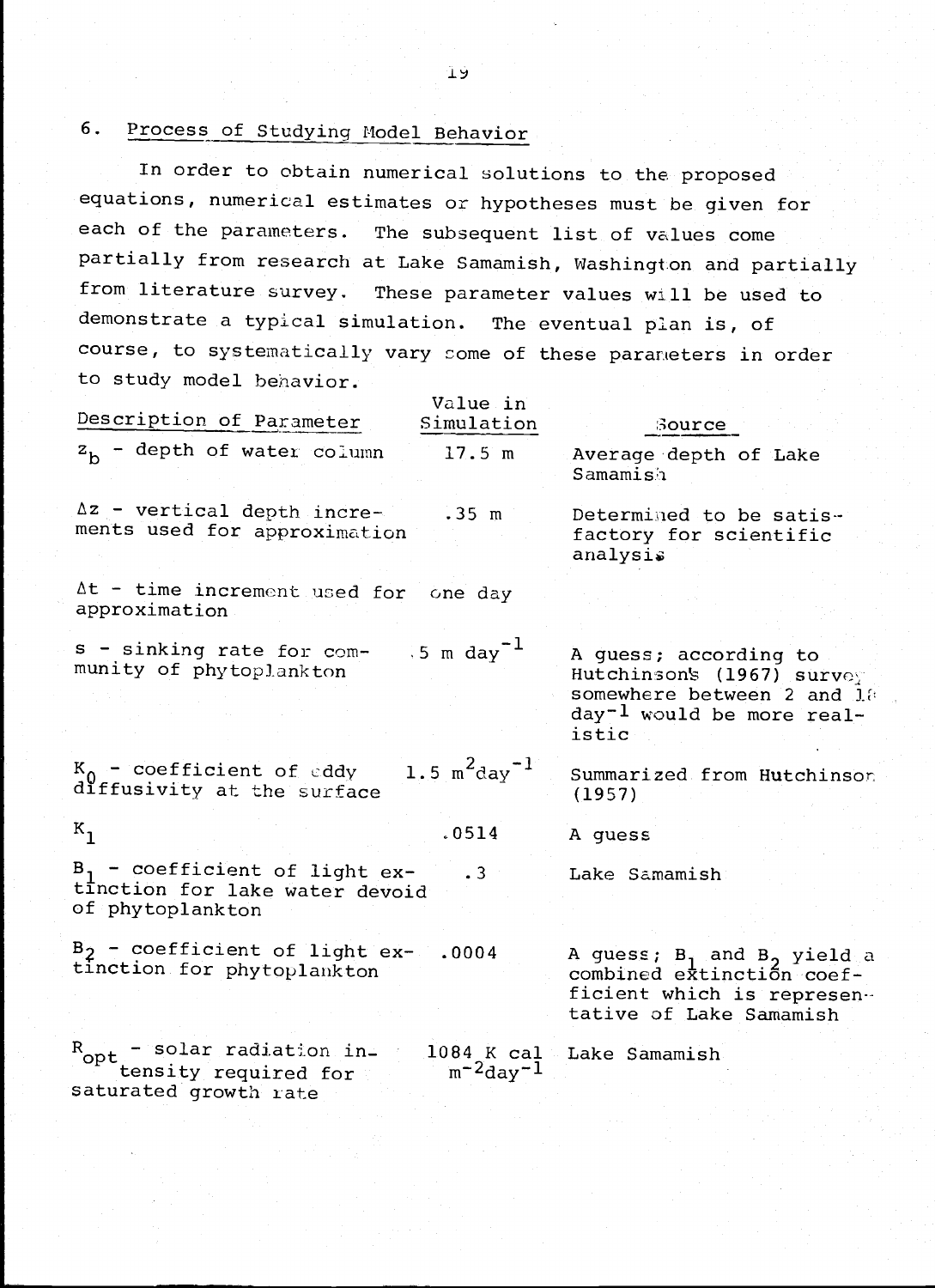| Description of Parameter                                                                     | Value in<br>Simulation             | Source                                                     |
|----------------------------------------------------------------------------------------------|------------------------------------|------------------------------------------------------------|
| H - Michaelis-Menton half<br>saturation constant for<br>phosphorus versus carbon<br>uptake   |                                    | 3.0 mg m <sup>-3</sup> Lake Samamish                       |
| $f_{max}$ - saturated relative<br>net photosynthetic rate                                    | 2.5                                | An educated guess based<br>upon data from Lake<br>Samamish |
| $\alpha$ - phosphorus to carbon<br>ratio of phytoplankton by<br>weight                       | .09                                | Lake Samamish                                              |
| $g_{\mathbf{x}}(\mathbf{z})$ - initial concentra-<br>tion profile for phytoplank-<br>ton     | from surface Samamish<br>to bottom | 40 mg m <sup>-3</sup> Winter conditions for Lake           |
| $g_V(z)$ - initial concentra-<br>tion profile for phosphorus                                 | from surface Samamish<br>to bottom | 12 mg m <sup>-3</sup> Winter conditions for Lake           |
| v <sub>b</sub> - phosphorus concen-<br>tration maintained on the<br>water-sediment interface | 12 mg $m^{-3}$                     | Winter conditions for Lake<br>Samamish                     |

In section 4 we made precise (not necessarily correct) assumptions concerning the functional relationship between the rates of change of phytoplankton and phosphorus concentrations and several components, i.e., vertical concentration gradients, mixing rates, sinking rates, photosynthetic rates, and nutrient uptake rates. If these equations are additionally constrained by specified initial and boundary conditions then there exist unique functions of time and depth which satisfy these hypotheses. The numerical techniques outlined in section 5 are a procedure for finding these unique solutions. The result of a simulation can thus be represented by graphs, with respect to time and depth, of the phytoplankton and phosphorus concentrations. Some of the results from a 59 day simulation, beginning with light conditions representative of January 1, are demonstrated in Figures 1 through 4. Figures 5 through 7 are included to aid interpretation of Figures 1 through 4.

 $20$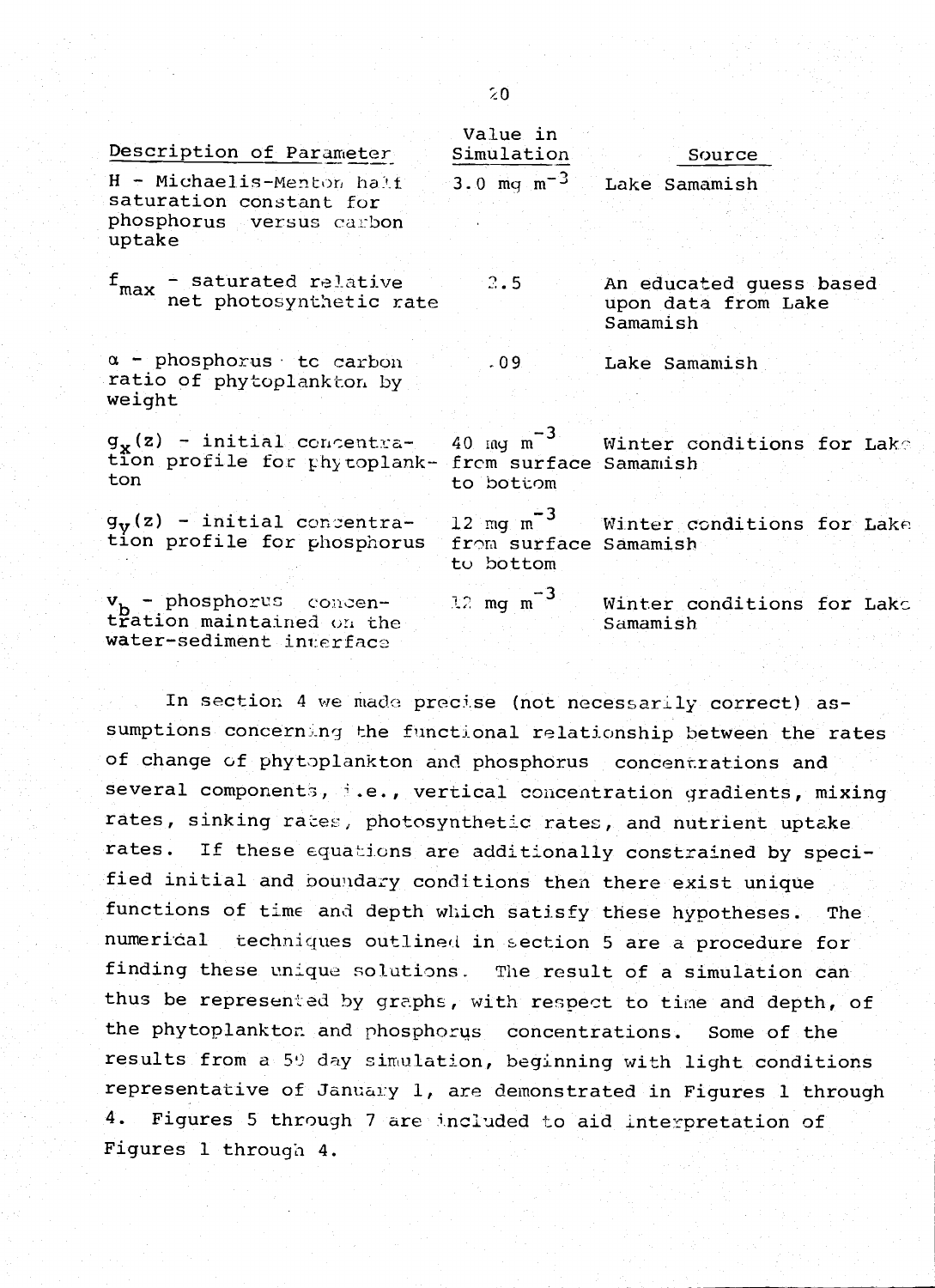Figure 1 shows phytoplankton concentration profiles at 5 day intervals. In Figure 2 are phosphorus concentration profiles; some profiles were omitted because of their proximity to others. Figure 3 shows net production rate profiles. If the phytoplankton concentration profiles are integrated from the surface to the bottom at each time step then the total amount of phytoplankton in a water column with one square meter surface is obtained. The temporal behavior of the integrated profiles is given in Figure 4. Figure 5 represents the assumed temporal behavior of surface solar radiation. Figure 6 is the proportional reduction in photosynthetic rate at the surface, as measured by carton uptake rate, attributed to solar radiation intensity, i.e., the function in Figure 5 is substituted into the expression

 $R_{\text{opt}}^{R} \exp\{1 - \frac{R}{R_{\text{opt}}} \}$ .

Figure 7 is the assumed Michaelis-Menton relationship between phosphorus concentration and proportional reduction in carbon uptake rate.

The simulation depicts a system characterized by an initial decline in both the phytoplankton and phosphorus concentrations, a subsequent bloom of the algae population and then a population crash which never recovers. At the beginning of the time period the relative photosynthetic rate is insufficient to maintain the algae population against the force of sinking. Since the photosynthetic rate is small (due to low solar radiation levels), the phosphorus uptake rate is small, so that the phosphorus concentration profile does not decline rapidly with tine. As the amount of solar radiation increases the relative photosynthetic rate increases to the point where a bloom is possible. The phosphorus concentration profile now begins to drop rapidly, Since the force of mixing is evidently insufficient to supply phosphorus to the surface waters at the rate at which it is being assimilated, the relative photosynthetic rate declines and leads to a population crash.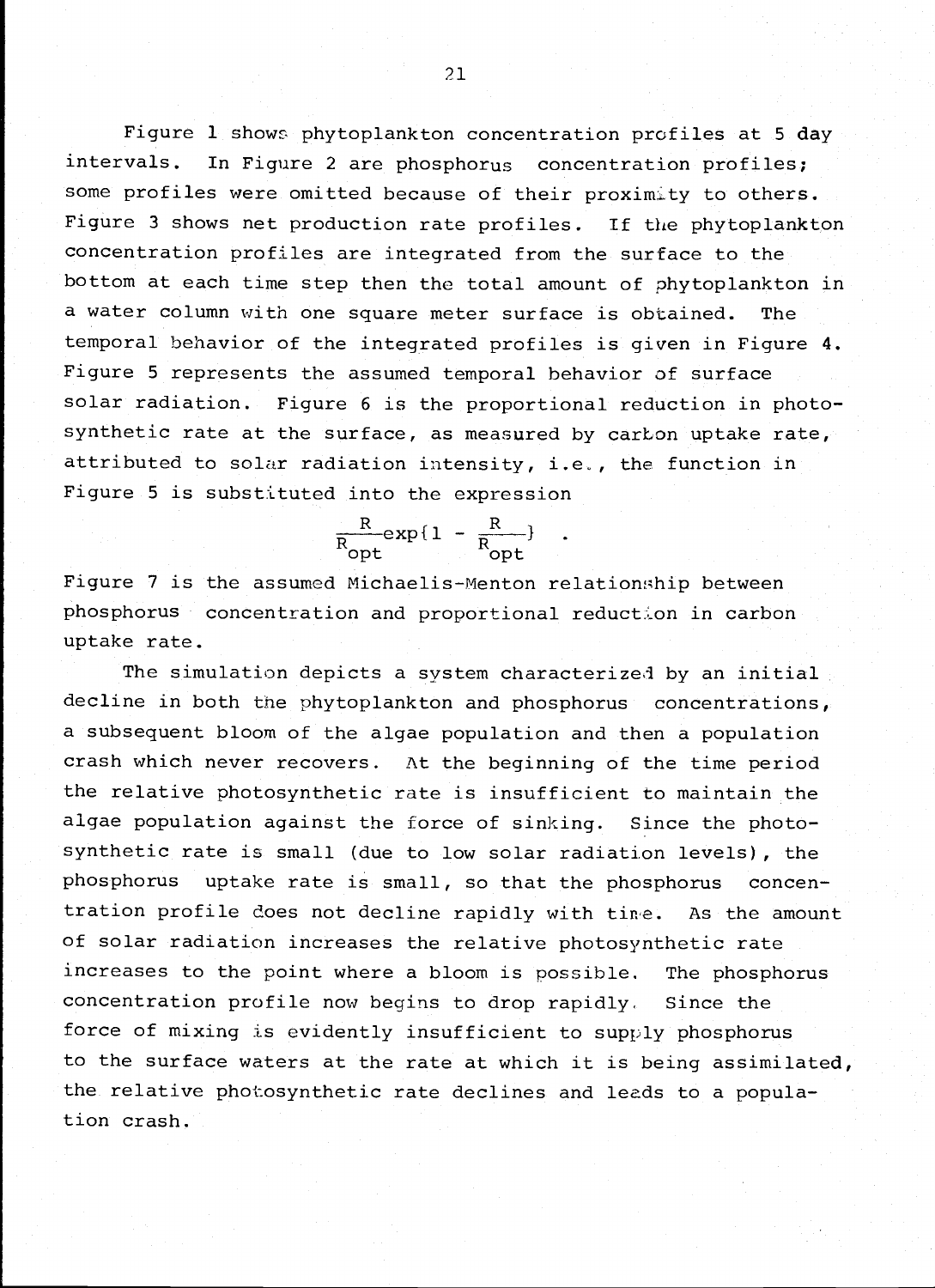Although more interesting results will be gleaned from the model when a systematic plan for varying the parameters is implemented, a few general conclusions can be inferred from this single simulation.

Light intensity and phosphorus concentration are definitely major controlling forces upon phytoplankton production. This observation is trite, but draws attention to the fact that the proposed model is certainly a useful tool for studying the effects of various temporal patterns of light and turbidity, and evaluating the role and importance of various mechanisms for cycling nutrients. The simulated system is obviously deficient in mechanisms for cycling phosphorus so that this topic should receive increased attention. The rote of phytoplankton sinking as a prominant mechanism for draining phosphorus from the surface waters is emphasized by the simulation. It is difficult to draw many conclusions regarding the mixing rate from a single simulation but it is evident that this mechanical process for circulating nutrients does not function rapidly enough to sustain a growing phytoplankton population. Although the light intensity is greatest at the lake surface the net production rate and even the relative net production rate may be greatest at a deeper level.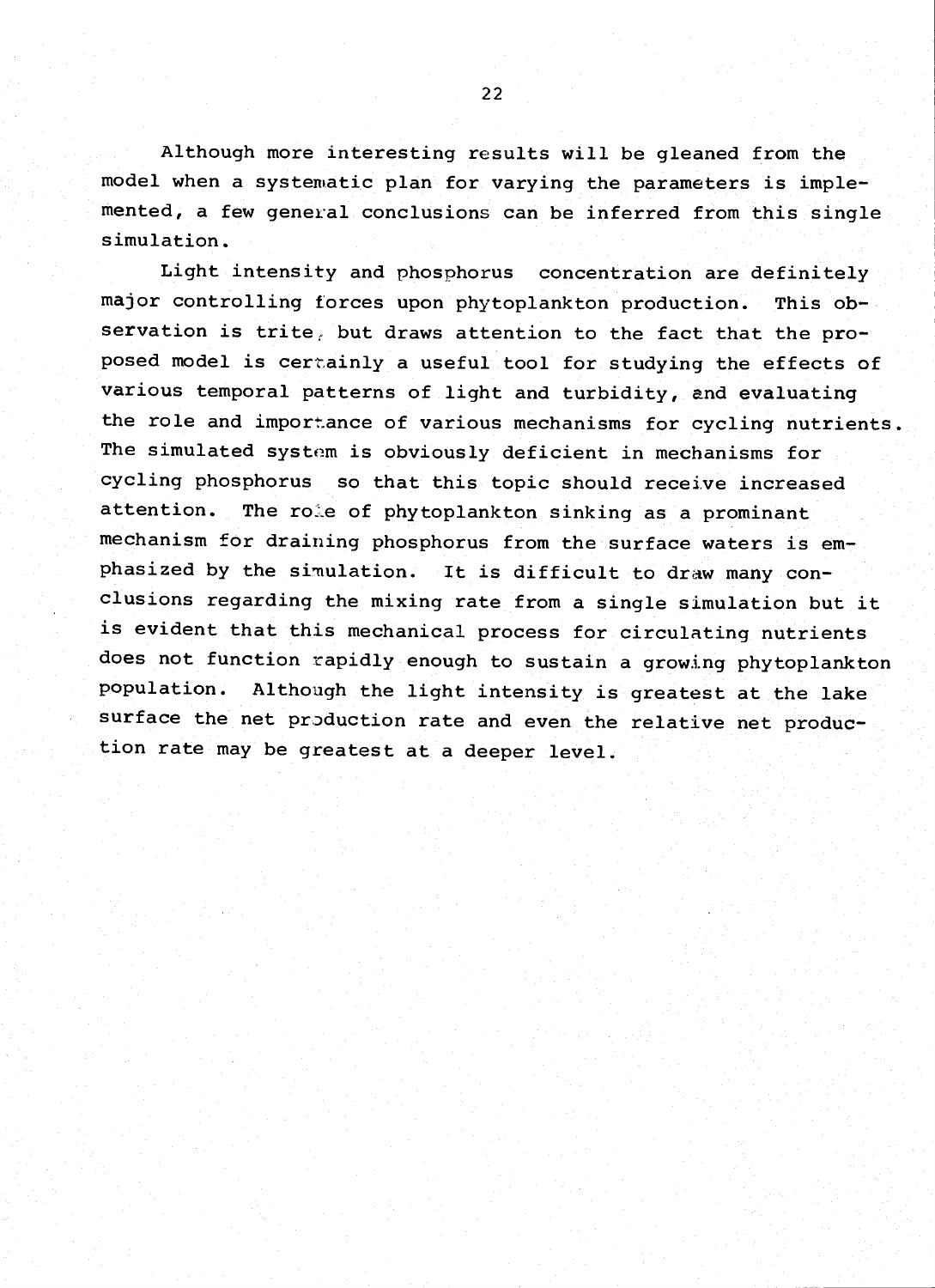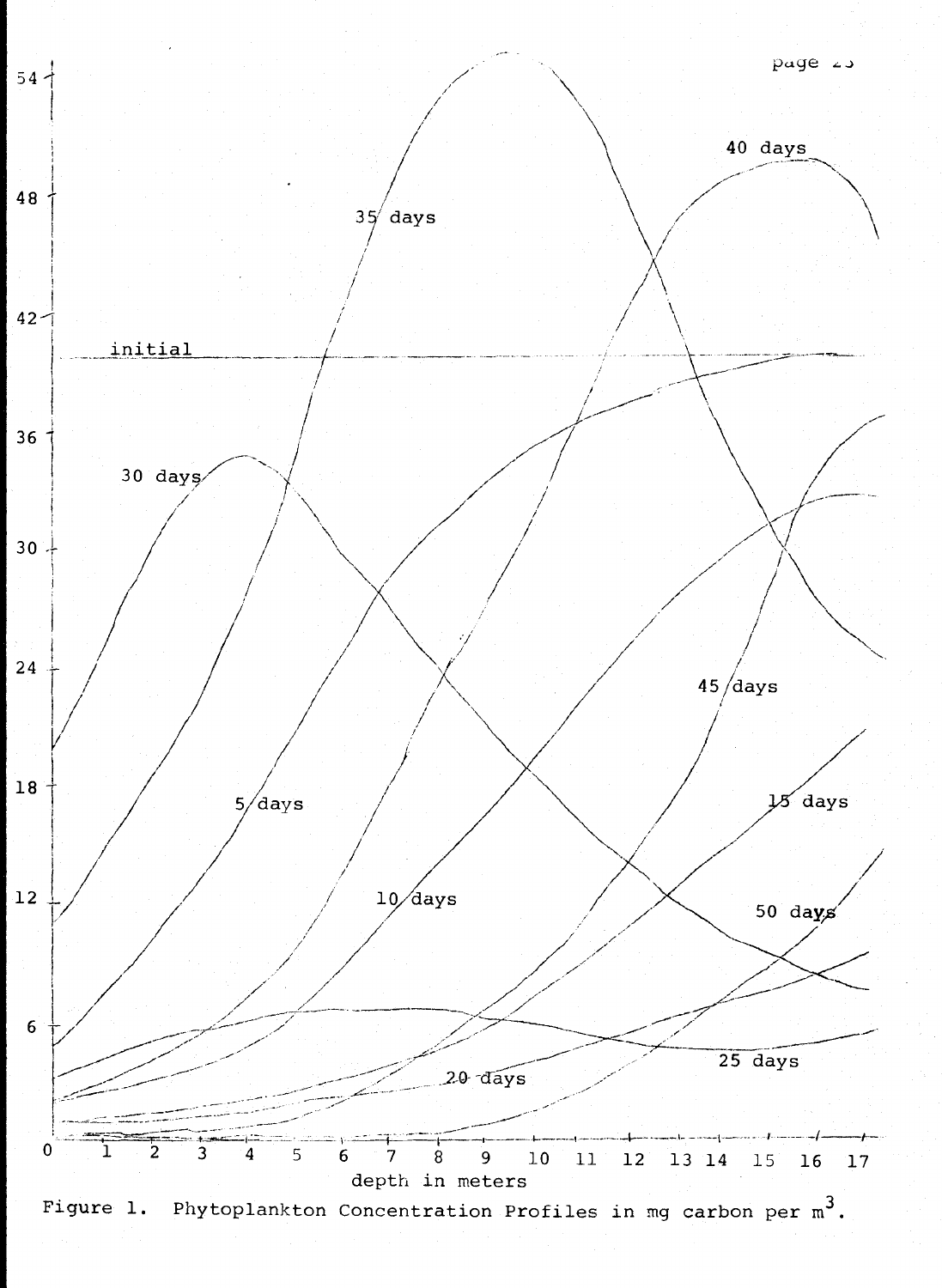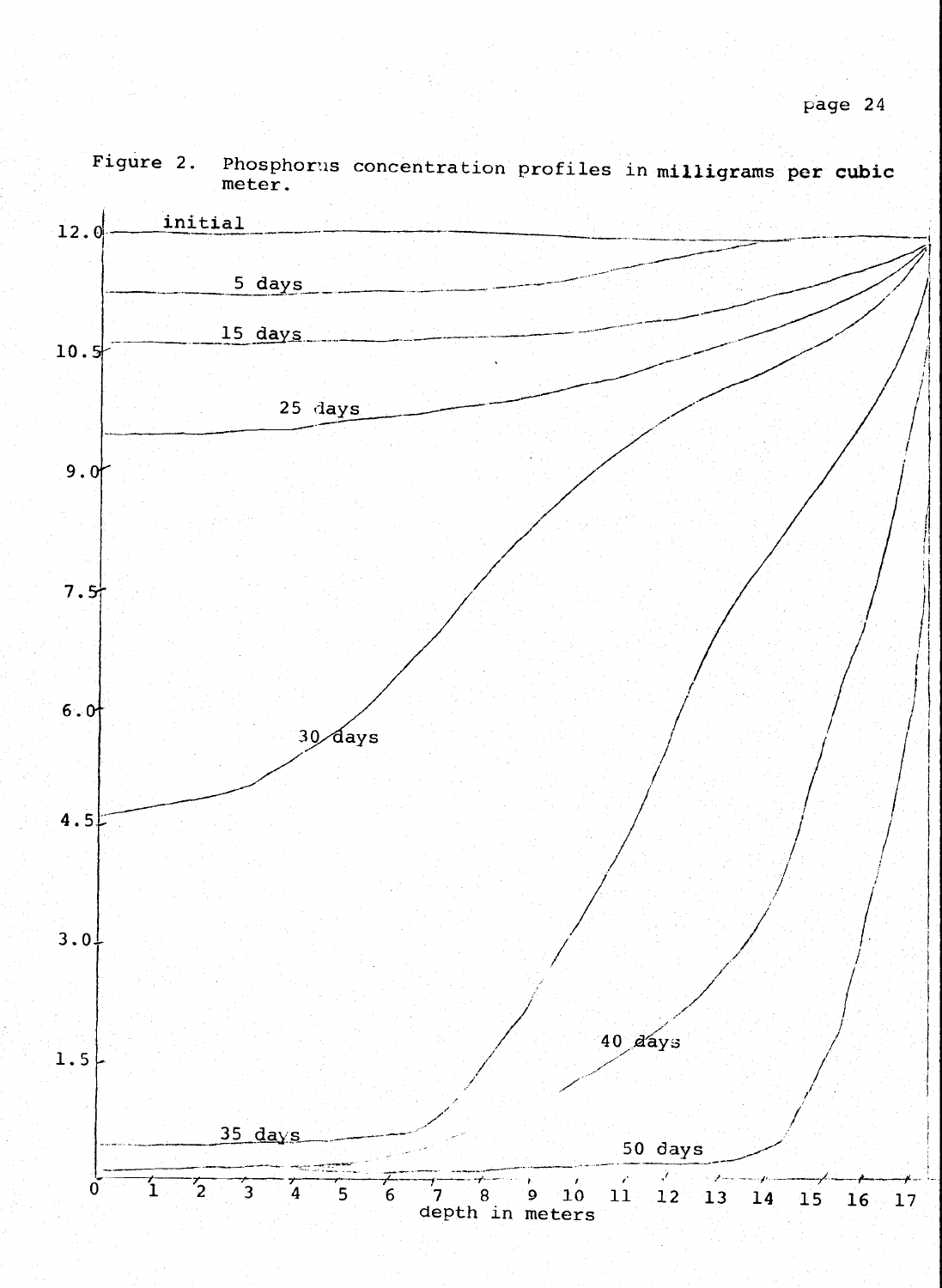

depth in meters

euge .<br>پاس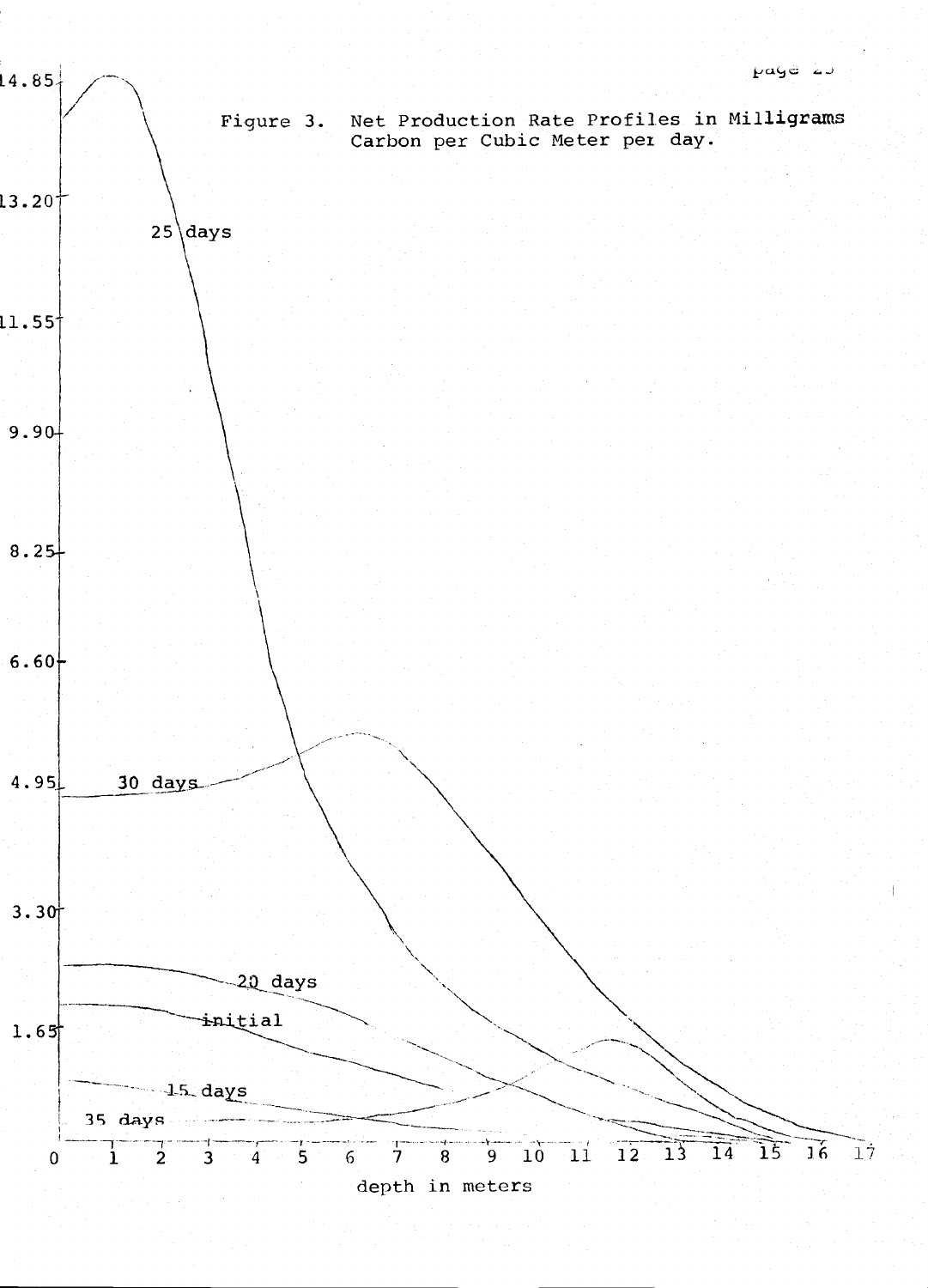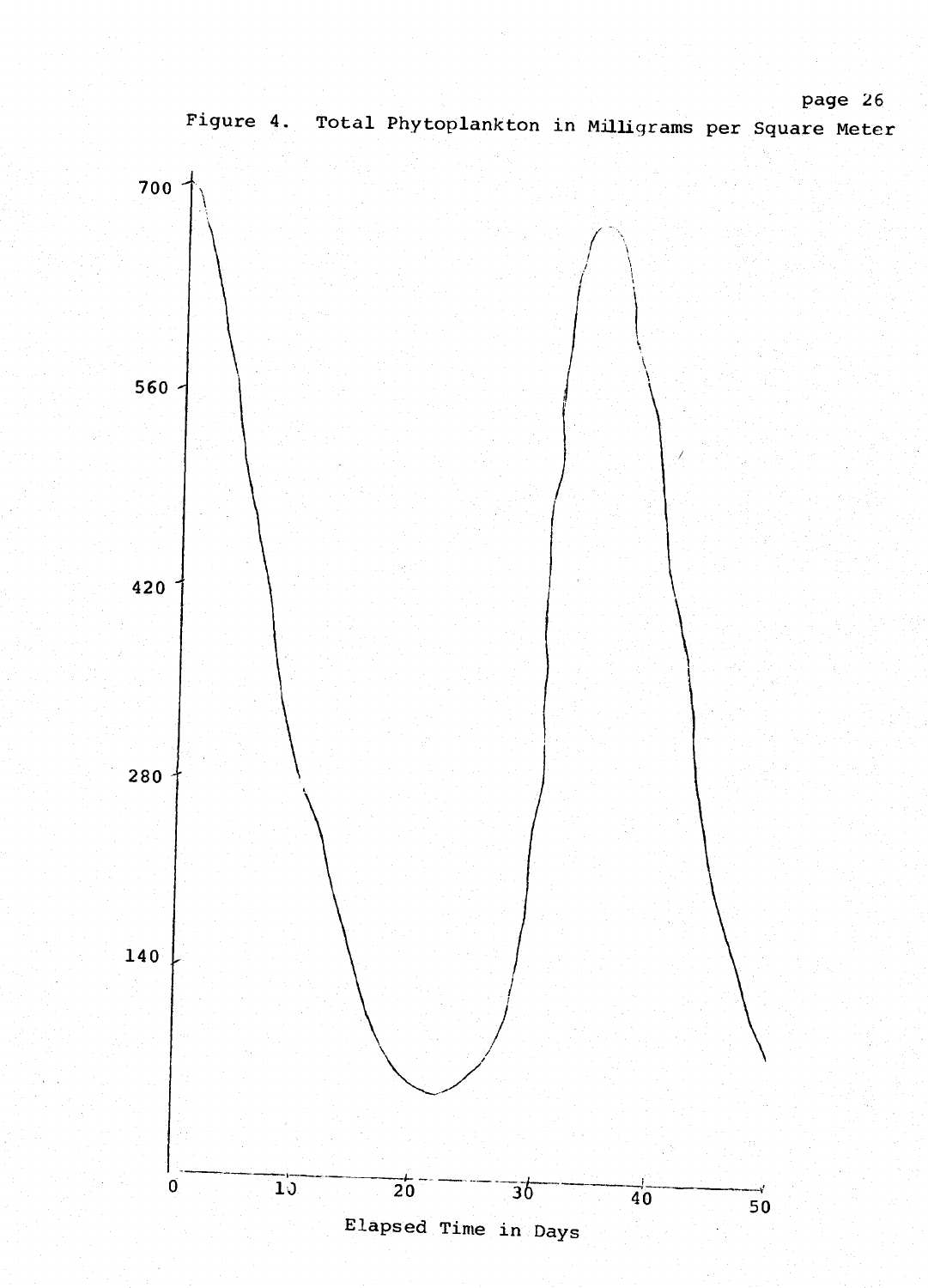





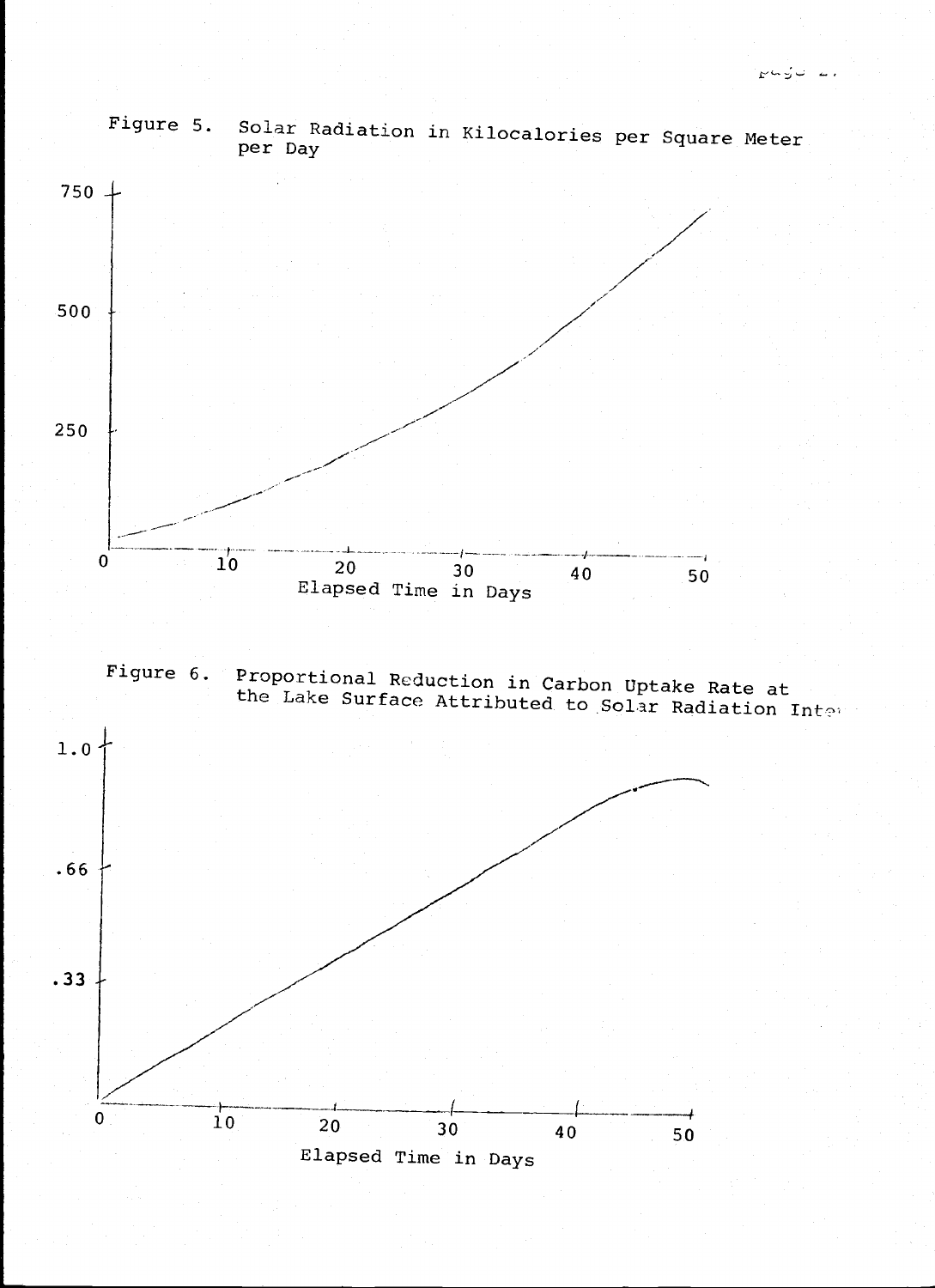

Figure 7. Michaelis-Menton Relation Between Phosphorus<br>Concentration and Proportional Reduction in Carbon<br>Uptake Rate;  $H = 3.0$  mg m<sup>-3</sup>.

page 28